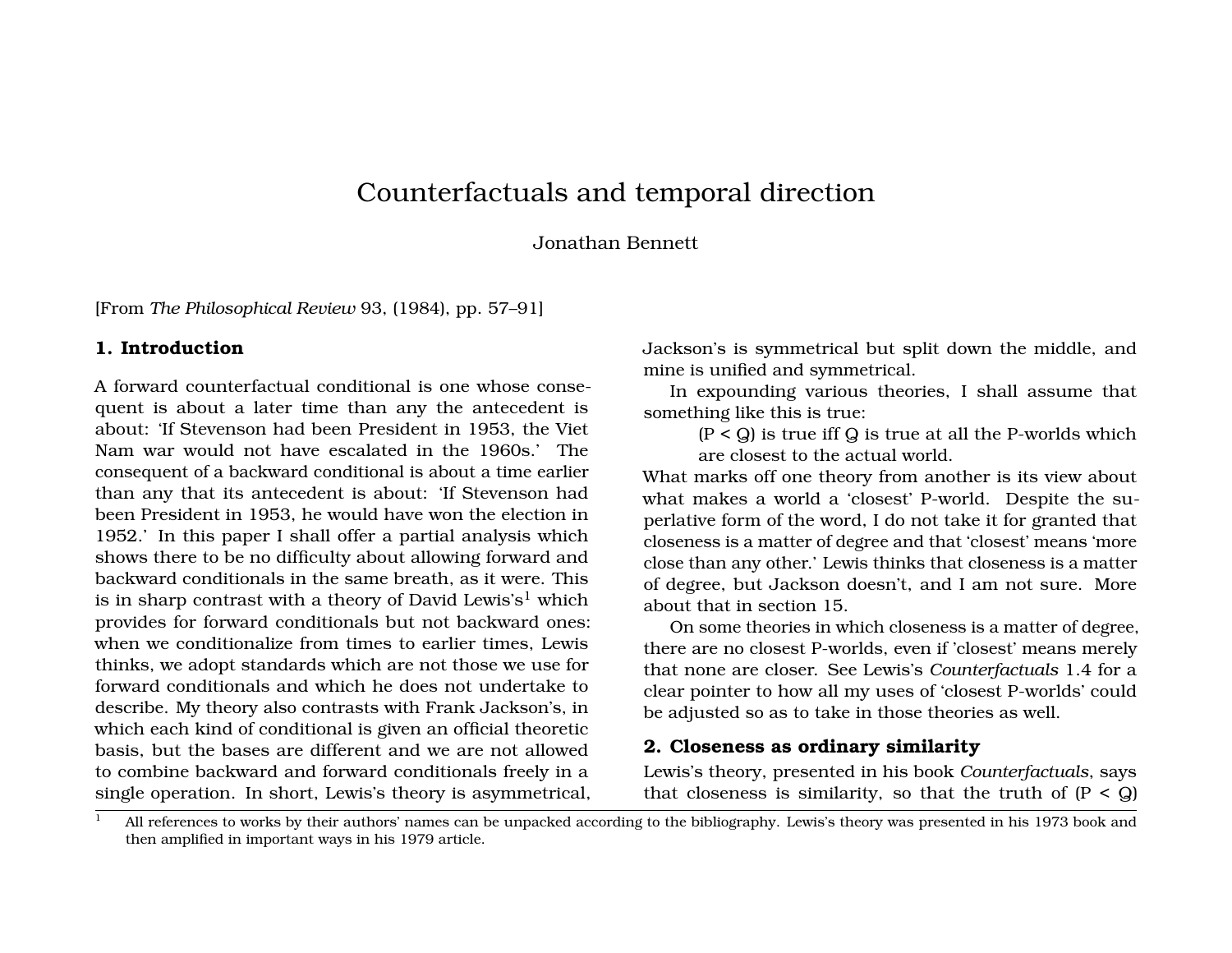depends purely on whether Q is true at all the P-worlds which are *most like* the actual world. Lewis explained that he was relying on our ordinary, everyday, intuitive notion of over-all similarity, the one we apply to faces and houses and towns and countries and—why not?—possible worlds (p. 92).

This theory does not mention physical law, however. In the twenty years between Chisholm's work on this topic and Stalnaker's, it had been generally assumed that the analysis of counterfactuals must bring in law somehow. For example, a Goodman-type theory would say something to the effect that

> $(P < Q)$  is true iff Q is derivable by laws from P in conjunction with true propositions R which. . . ,

with the blank representing a problem which Goodman conceded he could not fully solve. That is equivalent to something of the form

> $(P < Q)$  is true iff Q is true at all the causally possible<sup>1</sup> P-worlds at which. . . ,

with the same blank to be filled in when the complete analysis is known. Lewis, however, broke with this tradition and announced that the concept of similarity could go it alone. Insofar as laws have a special status in the analysis of counterfactuals, Lewis wrote, 'they need not have [it] by fiat' because they can be given it by argument (p. 73), and he offered such an argument, using a certain analysis of the concept of law as his premise. I am not persuaded by that argument, but no-one could doubt its conclusion that 'similarity of worlds in respect of their laws is an important respect of similarity, contributing weightily to

overall similarity' (p. 75).

This falls short of requiring that closest P-worlds be causally possible, that is, that they perfectly obey the laws of the actual world. Lewis argues that similarity does not require that much lawfulness, and indeed that it sometimes positively requires breaches of law. Here is his argument for the view that most-similar P-worlds can sometimes be expected to contain miracles, that is, events which break the laws of the actual world.

Pretend that determinism is true: we should still have some true counterfactuals and some false ones; or so Lewis thinks, and I agree. Now, if P is false (at the actual world), then every causally possible P-world is unlike the actual world in respect of its whole history up to the time (T) to which P pertains. Any good statement of the determinist thesis will tell you that much, making it clear that any two worlds which are strictly determined by the same laws are unalike at time T only if they are unalike at every earlier time. So, if we want to evaluate  $(P < Q)$  where P is false, we must either accept as 'closest' some worlds which are unlike ours at all times earlier than T, or deem to be 'closest' some worlds which are just like ours up to about T and are then pushed off our course by a miracle—an event breaking some actual causal law.<sup>2</sup> Lewis took the latter option. 'Laws are very important', he wrote, 'but great masses of particular fact count for something too; and a localized variation is not the most serious sort of difference of law' (p. 75). This consideration, he concluded, 'seems plausible enough to deter me from decreeing' that the absence of a miracle must

<sup>1</sup> I use 'causally possible' to mean 'perfectly conforming to the causal laws of the actual world'.

<sup>&</sup>lt;sup>2</sup> Throughout this paper, when I say that two worlds are alike at time T, I always mean that they are alike in respect of those propositions which are true at them and which are about T. Similarly for talk about what worlds are like 'through' certain periods of time, and all other locutions of mine which literally imply that worlds are objects which last through time and alter. Of course they don't, but the short-cut formulations which imply that they do are too convenient to forgo.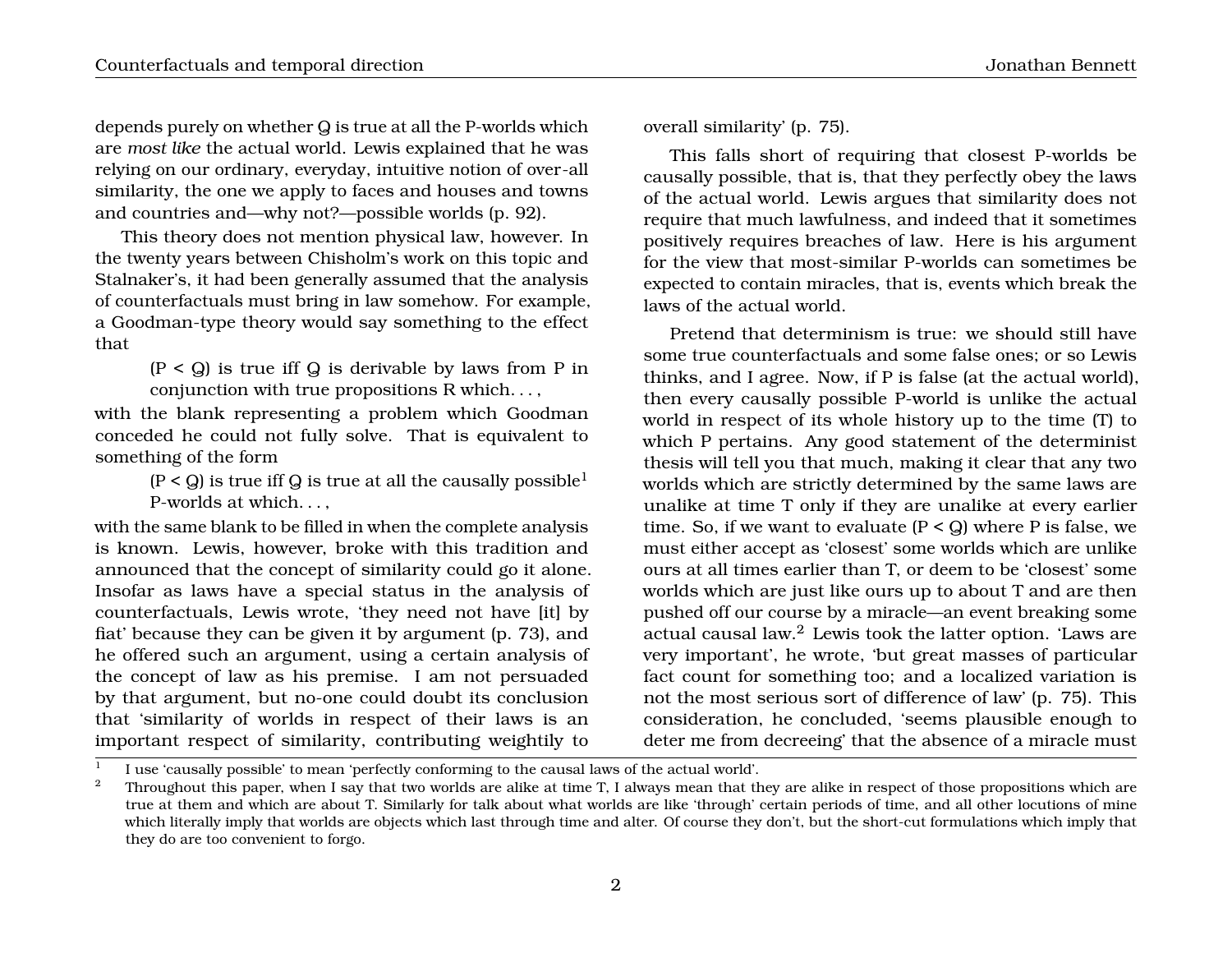outweigh difference in particular fact through the whole of pre-T time.

It would deter me too, if my basis for deciding was mere offhand out-of-context judgment of comparative similarity that is, if I had to decide by complying with this: 'Consider these two worlds and give me your impression—without asking why the question arises—as to which of them is more like the actual world.' Lewis's invocation of that 'familiar notion of comparative overall similarity' which 'somehow, we do have' suggests that that is his basis for deciding. We shall see that that is a misunderstanding, but in the meantime let us just stay with the fact that Lewis is willing to allow miracles at closest P-worlds, never mind why.

## **3. A difficulty for Lewis's theory**

Lewis's reason for tolerating or requiring miracles at closest P-worlds, as a buffer against allowing 'closest' P-worlds to be unlike ours for vast stretches of the past, seems to discriminate against backward conditionals. But I cannot discuss that until I have presented an argument, independently discovered by Kit Fine (p. 452) and myself (p. 396), which seemed to us to show that in a quite unintended way Lewis's theory also discriminates against many forward conditionals.

We all think that  $(P < Q)$  can be true even where  $Q$ 's truth would involve an enormous difference from what actually happened; but Lewis's theory seems to rule out all such conditionals. Let's suppose that at moment T in 1972 if Nixon had pressed a certain button a third World War would have occurred, the button being wired to other things so as to make that consequence inevitable. Now, a world at which WW3 occurs in 1972 is so unlike the actual world that we must conclude that there are more similar ones at which Nixon presses the button and miraculously the current dies

in the wire, Nixon changes his mind, and WW3 does not occur. By Lewis's theory, then, the conditional 'If Nixon had pressed the button, WW3 would have ensued' seems to come out false, even in cases where we would all agree that it is true; and similarly for other conditionals with big-difference consequents.

The problem would be solved if miracles were banned at closest P-worlds. If the theory stipulated that if P itself is causally possible $^{\rm l}$  then some causally possible P-world is closer to the actual world than is any P-world at which a miracle occurs, it would follow that some world where the button is pressed and events run their natural course is closer than any at which the button is pressed and the current miraculously dies in the wire. And so the conditional (button < catastrophe) would come out true, as desired. But Lewis had cut himself off from this treatment of the difficulty by his refusal to require in closest P-worlds any more lawlikeness than can be inferred from similarity.

## **4. Divergence and convergence miracles**

Lewis responds to this in his paper 'Counterfactual Dependence and Time's Arrow'. From this we learn (though I misunderstood, until Lewis helped me) that we had exaggerated the scope of Lewis's reliance on the ordinary intuitive notion of similarity. He had intended that only as the taking of a firm plain-man stand in favor of the idea of similarity as such, against those who say that respects of similarity are so many and so incommensurable that judgments of the form 'x is more like z than y is' are never any use at all. He had not meant to commit himself to his theory's coming out right if the relevant similarity judgments were made only on the basis of one's off-hand, explicit, out-of-context opinions about whether world x is more like ours than world

<sup>1</sup> Until section 14 is reached, I shall assume that P is never in itself contrary to actual natural law.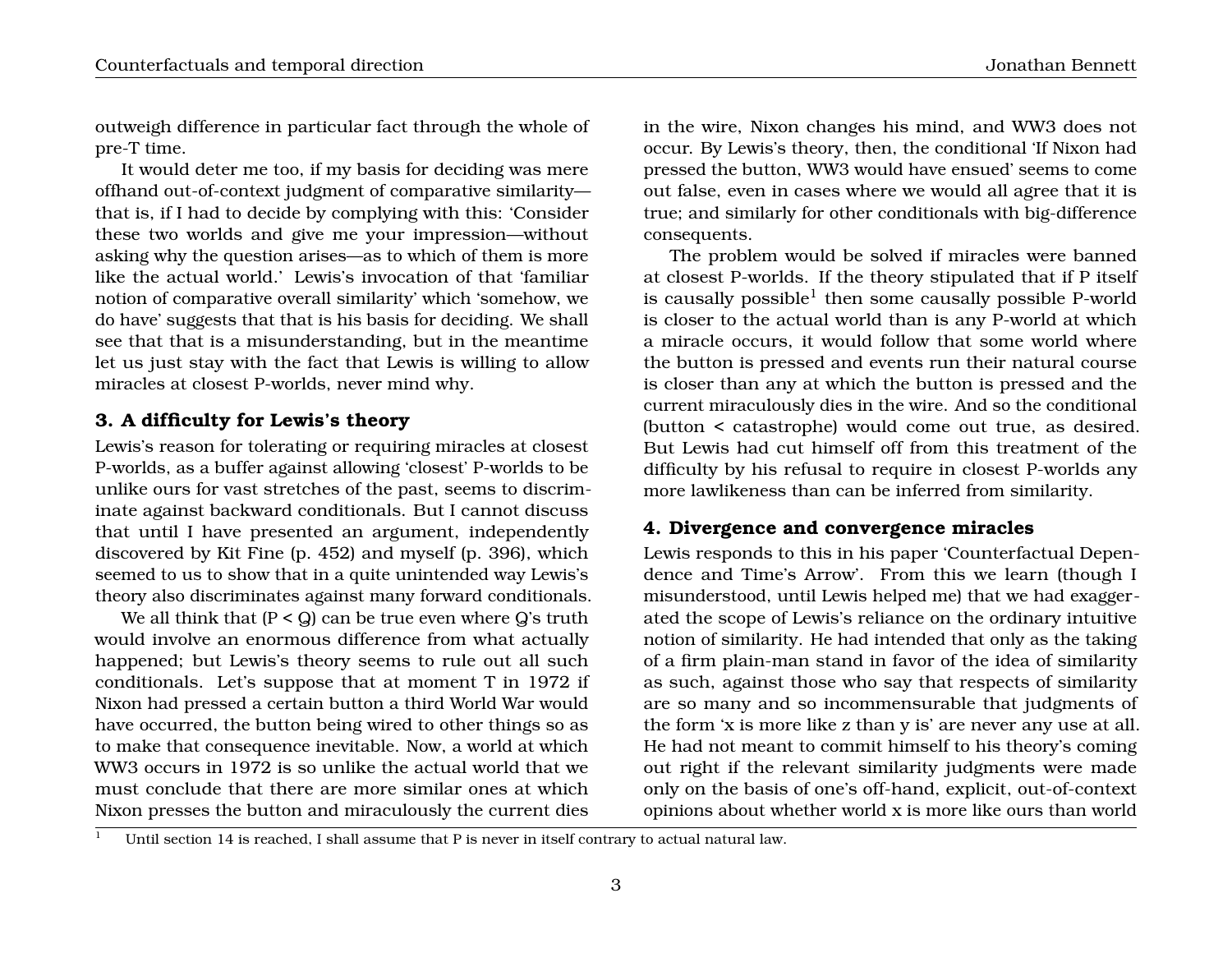y is. So he was not committed to accepting the judgments of comparative similarity that Fine and I relied on in our argument.

That does not trivialize Lewis's theory, as some have alleged. It is a substantive hypothesis that there is some relation of over-all similarity, reasonably so-called, that will do the job.

Someone who adopts that hypothesis should then test it by trying to describe the relevant similarity relation in some detail. He should try to see whether he can fill in the details in a manner which makes the theory assign to uncontroversial counterfactuals their agreed truth-values. That is what Lewis does in his 'Time's Arrow' paper. He identifies four respects of similarity that make up the over-all similarity relation, and assigns relative weights to them (or perhaps rank-orders them, in which case the theory would be that a dissimilarity in one respect outweighs any amount of similarity in lower-ranked respects). And it turns out that when this similarity relation is employed, the Nixon argument fails because its premises about the comparative similarity of worlds are not only *not implied* by Lewis's theory but—now that the theory has been amplified—are *inconsistent with* it. In a nutshell: when steering by Lewis's detailed similarity relation we get the result that closest P-worlds can contain miracles which launch the antecedent, not ones which intervene between antecedent and consequent.

In explaining how Lewis reaches this remarkable result, some mildly technical terms will be helpful, namely the phrases 'divergence miracle' and 'convergence miracle'. These probably explain themselves, but I shall play safe: if world w is like the actual world for some period ending at T, and unlike it for some period starting at T, and if the unlikeness is caused by an event occurring in w at T in conflict with the laws of the actual world, then that event is a

*divergence miracle*. And the notion of a convergence miracle is the dual of that: if w is unlike the actual world for some period ending at T, and like it for some period starting at T, and if the likeness is caused by an event occurring in w at T in conflict with the laws the actual world, then that event is a *convergence miracle*. Thus, a divergence miracle pushes a world off the track of the actual world, while a convergence miracle puts a world onto the exact path of the actual world.

Lewis, then, offers a similarity relation which is specially tailored to produce the result that divergence miracles count less against similarity than convergence ones do. Put like that, it sounds a drastic ad hoc gerrymandering of the similarity relation. But Lewis does not put it like that; rather, he offers a similarity relation which distinguishes *small* miracles from *large* ones, and he argues that—from the standpoint of the actual world, at least—it takes a large miracle to create a convergence whereas a small one can suffice for a divergence. In Lewis's usage, a 'small miracle' is one involving only a very few breaches of the laws of the actual world, whereas a 'large miracle' involves a good many 'different sorts of violations of the laws' (not: violations of a good many different laws), or, as Lewis also says, 'a multitude of little miracles, spread out and diverse' (p. 471). It has turned out that some of the miracles Lewis wants to classify as large are not spread or scattered through large regions of space-time, and he tells me that he no longer stands by the 'spread out' bit of the account. We are left, then, with the contrast between small clusters of illegal events and large and various ones. When Lewis says that the latter count more for dissimilarity than the former do, he is on perfectly safe ground. Even someone who insisted on steering by the plain man's off-hand explicit out-of-context judgments would have to agree with that.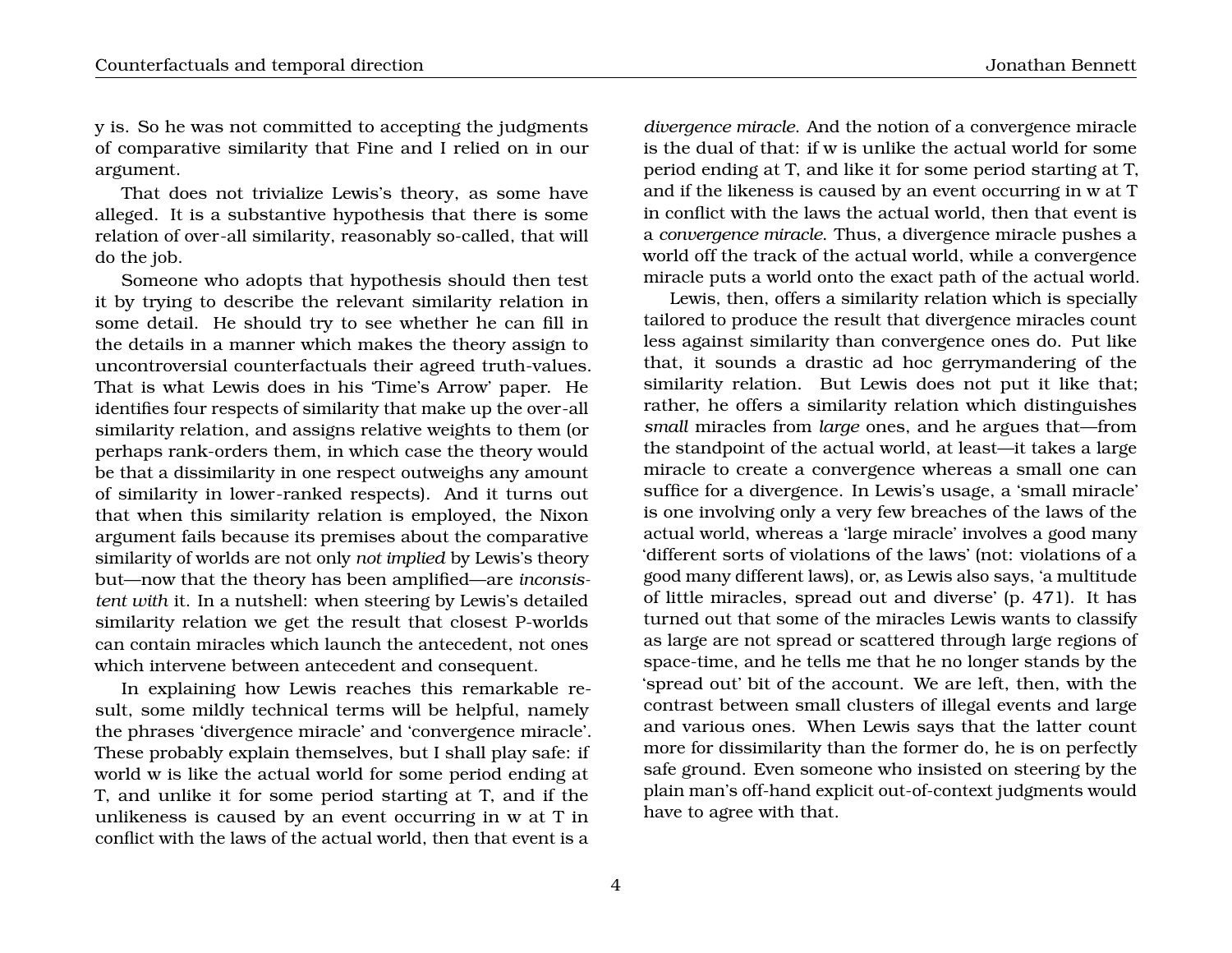As for the thesis that small miracles can create divergences whereas it takes a large miracle to make worlds converge: Lewis writes persuasively about this. Clearly a small miracle can derail a world, and Lewis addresses himself to the rest of the thesis—that is, to the proposition that convergence requires a large miracle—in terms of the Nixon example. He points out that a mere dying of the current in the wire—a small miracle—does not put that world on track with the actual world. It averts World War Three, but does not restore complete parallelism: heat was generated which must go somewhere, specks of dust have been disturbed, light reflected from Nixon's thumb is already halfway to the moon, a few dozen molecules were knocked off the switch mechanism, and so on. To cram all those effects back into the box, and make the world in question perfectly like the actual world again, would require many distinct violations of actual laws, that is, would require a large miracle.

Lewis does not offer his *asymmetry lemma*—his thesis that convergence miracles cannot be small as divergence ones can be—as true from the perspective of just any world. If we consider 'a simple world inhabited by just one atom', he remarks, we shall 'doubtless conclude that convergence to this world takes no more of a varied. . . miracle than divergence from it' (p. 473). In section 12 below I shall mention one important upshot of this limitation in the scope of the asymmetry lemma.

The lemma is limited in another way which, though it does no harm to Lewis's position, needs to be understood. It depends on the fact that many and perhaps all divergence miracles are also convergence miracles, as I now explain.

Let  $W_0$  be the actual world, supposing it to be deterministic in both temporal directions; let  $W_1$  be the world which is exactly like  $W_0$  right up to but not including time T, its laws being just like those of  $W_0$  except that they permit Nixon's

pressing the button at T. (I am pretending that the statement 'Nixon presses the button at T' is completely specific, so that my description of  $W_1$  fits only one world.) Clearly,  $W_1$  is unlike  $W_0$  respect of T and all later times. Let  $W_2$  be the world which is exactly like  $W_1$  at T and thereafter, its laws being exactly those of  $W_0$ . Thus, of the two worlds where Nixon presses the button at T,  $W_1$  is like our world before T and its button-pushing is a miracle relative to our laws, whereas  $W_2$  is unlike our world before T and its button-pushing is in perfect accordance with our laws. From T onwards, of course,  $W_1$  and  $W_2$  are indiscernible in all matters of particular fact. Now what should an inhabitant of  $W_2$  think about the button-pushing at  $W_1$ ? He should regard it as a miracle: it would not have happened in those circumstances in his world. But from his standpoint it is a small miracle, a mere re-routing of a few electrons in one brain. This is because it is, *ex hypothesi*, a small miracle relative to the laws of  $W_0$ ; and so it must also be so relative to the laws of  $W_2$ , since these are the laws of  $W_0$ . Yet this event at  $W_1$  which is (relative to  $W_2$ ) a small miracle is also (relative to  $W_2$ ) a convergence miracle. It is because and only because  $W_1$ contains that event that from T onwards it is perfectly on track with  $W_2$ . That is what I said I would show, namely that an event which is a small miracle relative to a world can produce a convergence relative to that same world.

That refutes the asymmetry lemma as I have stated it. But that is mine, not Lewis's. All he claims is that it takes a large miracle to produce a convergence between the actual world (or one like it) and a plausible candidate for the title of closest P-world, where P is the antecedent of any counterfactual we are trying to evaluate; and I have no argument to show that any of those convergences could be produced by a small miracle. Notice also that Lewis's real topic is *re*convergence miracles, that is, events through which worlds which were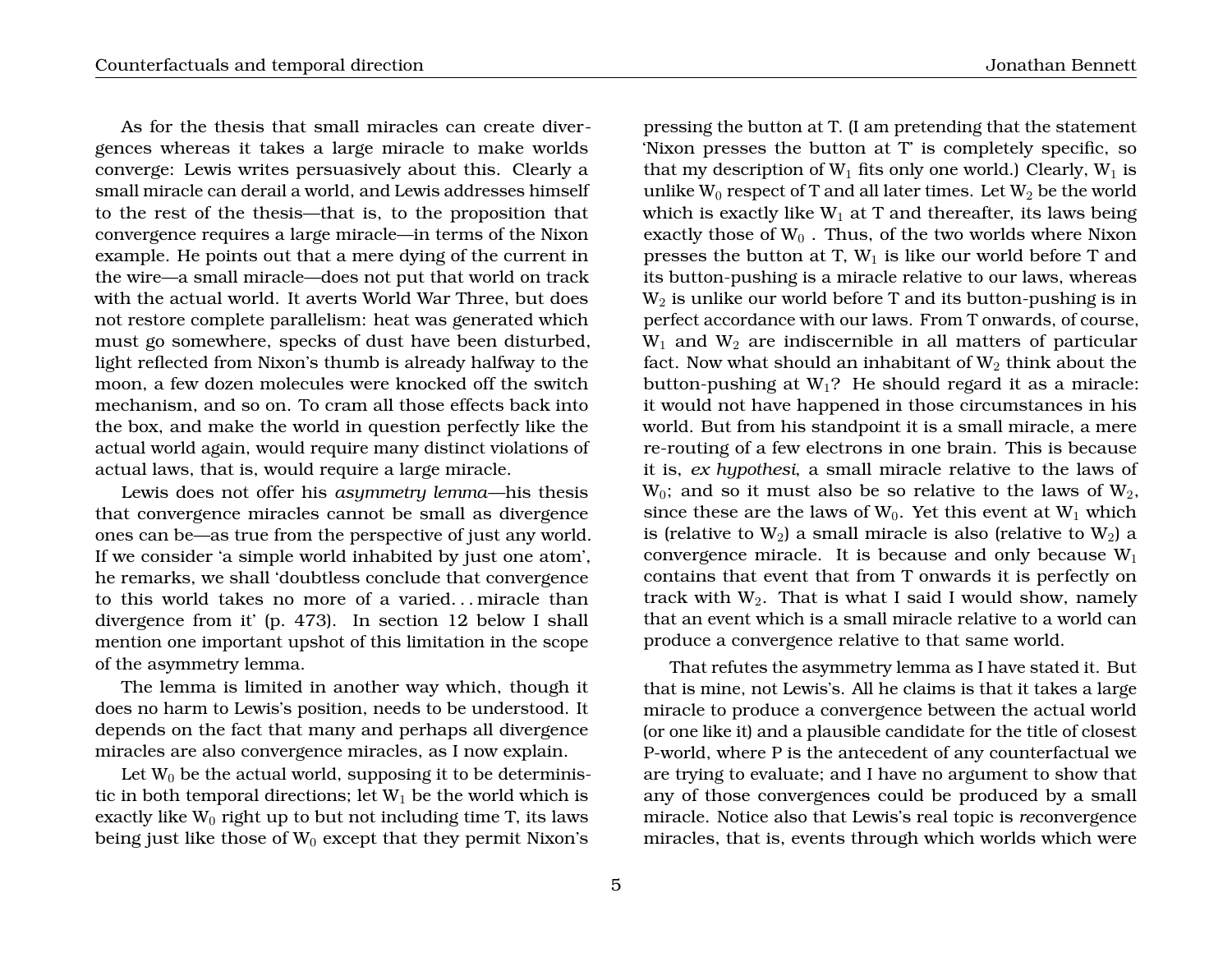alike and then unalike become alike again. I can find no way of extending my argument to cover those.

# **5. The four respects of similarity**

There is more to Lewis's similarity relation than just the relative rankings of large and small miracles. Here is the whole story. If x and y are worlds, y is closer to the actual world than x is, if

- **(1)** *x contains a large miracle* and y does not; or
- **(2)** Neither contains a large miracle, but *x has a smaller spatio-temporal region of perfect match with our world than y does*; or
- **(3)** Neither contains a large miracle, and the regions of perfect match are equal, but *x contains a small miracle* and y does not; or
- **(4)** Neither contains any miracle, and the regions of perfect match are equal, but *x is less similar to the actual world than y is*.

Presumably we have to apply **(4)**—at least until more work is done on it—on the basis of our off-hand judgments of comparative similarity. Anyway, **(4)** has an equivocal place in Lewis's theory. Although he thinks that when **(1)** through **(3)** are inapplicable, **(4)** sometimes yields the right answer, Lewis also thinks that sometimes it does not. There is evidence for this in the literature. For my purposes, however, all that matters is the claim that whenever any of **(1)** through **(3)** is involved, **(4)** cannot have any effect on the truth-value of the counterfactual in question.

This similarity relation smoothly handles the problem about conditionals like (button < catastrophe). Wanting this conditional to come out true, we wanted a world I'll call Catastrophe to be a closest world at which Nixon presses the button; but it had rivals, namely worlds where Nixon presses the button and a miracle intervenes and averts a World War.

But now Lewis is distinguishing these rival worlds into two groups. There is the group containing worlds like Imperfect Convergence: this is the world Fine and I thought of, where Nixon presses the button, the current dies in the wire, and apart from that nature takes its course. This may be closer to the actual world at level **(4)** than Catastrophe is: the particular facts in those two worlds from 1972 onwards are conspicuously different. But this level-4 advantage has been purchased through a level-3 disadvantage, namely having a small miracle where Catastrophe has none. The vital fact is that Imperfect Convergence parts company with the actual world at the same moment as Catastrophe, and, like Catastrophe, never again becomes exactly like the actual world; so there is nothing to choose between them at level **(2)**, the level of extent of region of perfect match. Typical of the other group of rival worlds is Perfect Convergence. In this, Nixon presses the button, and a number of events occur which make the situation exactly as though he had never done so. This world is exactly like the actual world throughout its entire history except for a second or two during and just after the pressing of the button; it thus has an enormous advantage over Catastrophe at level **(2)**; but this has been bought at the price of a disadvantage at level **(1)**, since Perfect Convergence contains a large miracle whereas Catastrophe does not. So both rivals fail, Catastrophe remains the closest, and the conditional (button < catastrophe) comes out as true.

I have mentioned one respect in which the similarity relation that produces this brilliant result is intuitively natural, matching our casual off-hand judgments about similarity, namely its putting **(1)** large miracles above **(3)** small ones. I now add that Lewis tries also to make it seem natural to put **(2)** extent of perfect match higher than **(4)** degree of imperfect similarity. He does this by making **(4)** look trivial in the long run, suggesting that even the tiniest differences between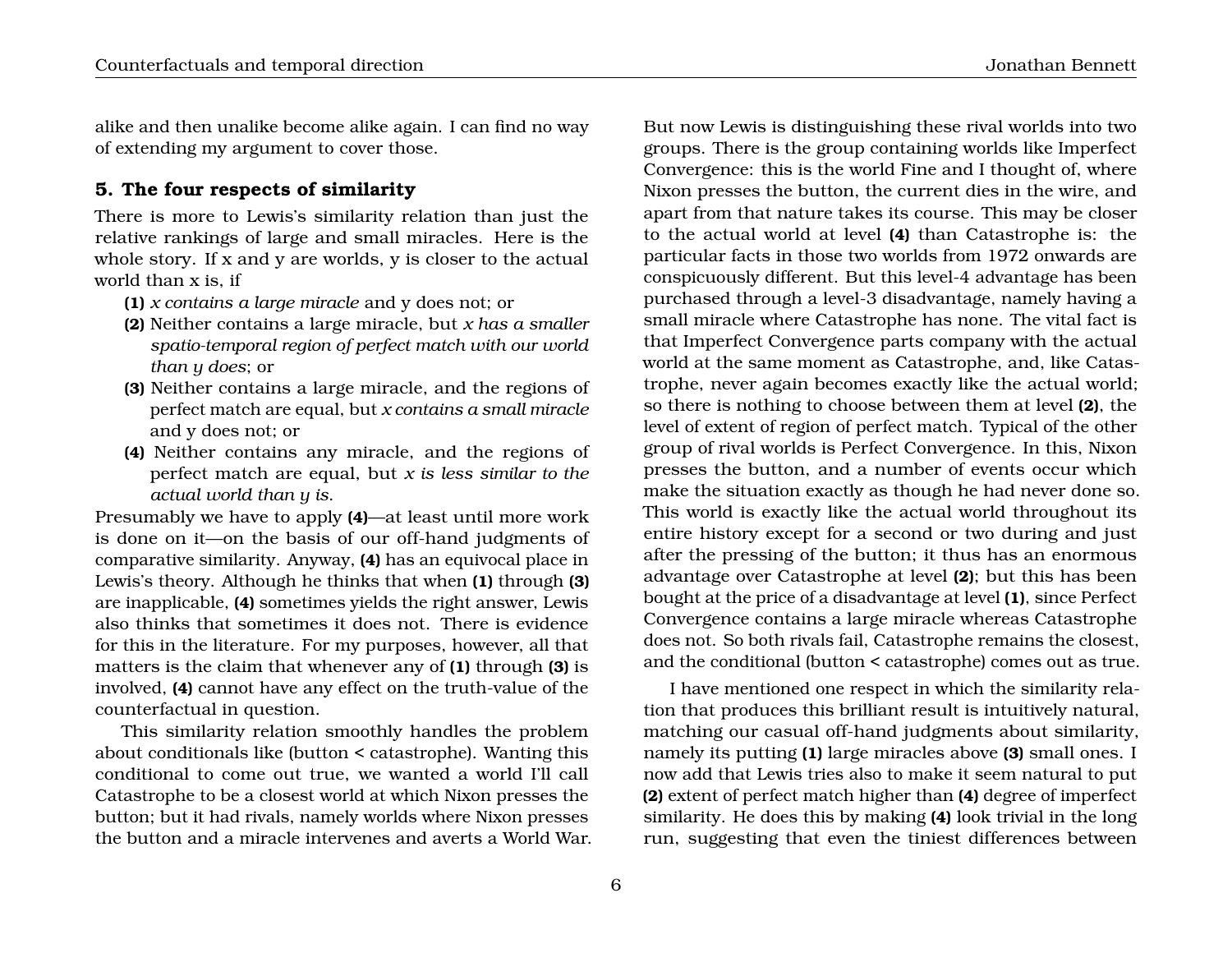worlds amplify as time goes on. In Imperfect Convergence, for example, one of those specks of dust will get in someone's eye, one thing will lead to another, and within a thousand or a million years that world will differ from the actual world as much as Catastrophe does. This thesis about amplification is not required for the theory but does help to make it look better.

#### **6. Why are miracles still tolerated?**

Still, there can be no question of the theory's relying on nothing but intuitive off-hand similarity judgments. Granted that **(1)** intuitively has to come above **(3)**, it is less obvious that **(2)** must outrank **(4)**, and the interleaving of **(1–3)** with **(2–4)** is simply stipulated. The theory has to say that this novel **(1–2–3–4)** item just is the relation which so defines '. . . is closer to the actual world than. . . is' as to make it the case that  $(P < Q)$  is true if and only if  $Q$  is true at the closest P-worlds.

What is the case for tying counterfactuals to this similarity relation rather than to one which bans all miracles at closest P-worlds? Lewis's remark in *Counterfactuals* that if laws have a special status 'they need not have it by fiat' suggests that he won't prohibit miracles because that would require him to bring in the concept of miracle, and thus of law, into the premises of the theory whereas he thinks it need not come in except derivatively. But Lewis assures me that this is taking his remark more strongly than he intended it; and anyway even if he had once aimed to analyze counterfactuals without help from the concept of law he is not doing so now; for the concept of miracle, and thus of law, is busily at work in the 'Time's Arrow' delineation of the crucial similarity relation. So, I repeat, why not ban all miracles from closest P-worlds?

The only other apparent answer in *Counterfactuals* is an appeal to plausibility: Lewis finds it 'plausible' to suppose that a world with a history like ours up to T and a miracle at T is more like ours than is a world with no miracle and T and a history unlike ours for all earlier times. I find that plausible too, if I steer by my ordinary intuitive off-hand impressions of comparative similarity. But Lewis has since warned us that those are an unreliable guide to the similarity judgments that are needed in evaluating counterfactuals; and I can find no other reading of his remark about plausibility that makes it a force to be reckoned with.

In short, I cannot find anywhere in *Counterfactuals* any cogent basis for refusing to ban all miracles at closest P-worlds.

If all miracles were prohibited, a closest P-world might be unlike the actual world in respect of all times earlier than T—but why not? It is not enough to say that that is ruled out by rank **(2)**—extent of perfect match—in Lewis's new similarity relation; for that is what I am challenging. Why should rank **(2)** have any part in the account? It did not help to solve the problem about (button < catastrophe), but merely affected the shape that the problem took. It was because Lewis put **(2)** extent of perfect match above **(4)** degree of imperfect similarity that he had to put **(1)** big miracles above **(3)** small ones. Abolish both discriminations, putting a fused **(1–3)** above a fused **(2–4)**, and you get a theory according to which a closest P-world can contain no miracles, and as between two unmiraculous worlds the one which is more over-all similar to the actual world is the closer. This still preserves (button < catastrophe), by banning any miracle which might intervene between antecedent and consequent; and it does not conflict with anything I have so far reported Lewis as saying.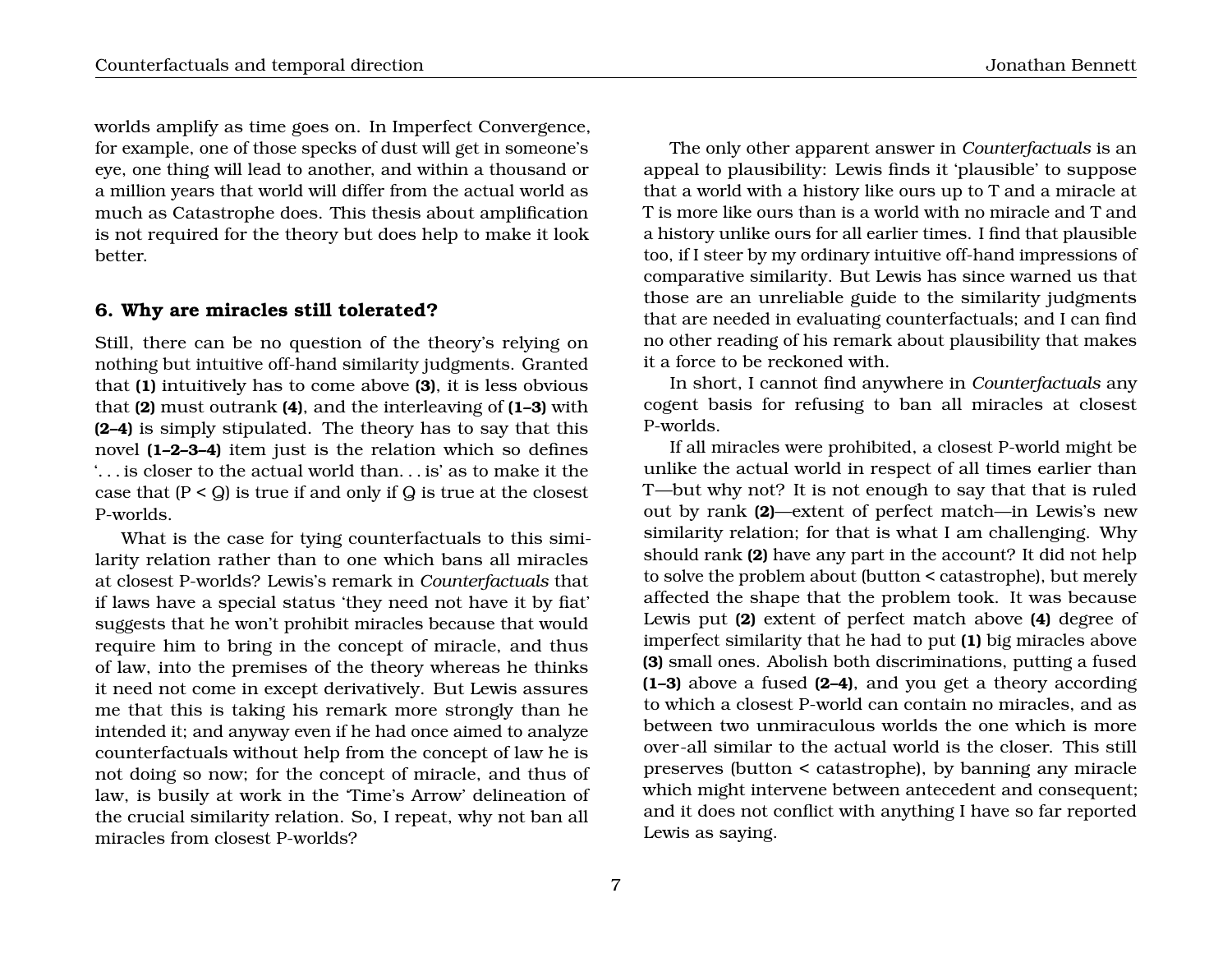## **7. Objections to miracles**

The need for reasons is a pressing one. Lewis cannot simply say that his position is plausible enough to be acceptable in the absence of objections to it; for there are objections. They might be overcome, but only by a hard push going his way.

**(i)** I find it objectionable that the new theory, like the old one, makes false most counterfactuals to the effect that if P were the case at T then Q would have been the case earlier, or—to use the terminology which I prefer and which Lewis also finds more 'natural'—if P were the case at T then Q would *have to* have been the case earlier. It seems to me just plainly true that if the actual world is deterministic then if a certain pebble had rolled at a moment when in fact it did not roll, the entire previous history of the world would have had to be different. If you don't agree with me about that, then I invite you to agree that that counterfactual is plausible enough to merit retention unless there are strong reasons to reject it.

That will be rejected by those who think that if  $(P < Q)$  is true then—to put it in short-hand—there must be a causal flow from P to Q; for if that were right then I would be implying that the rolling of the pebble can affect past history. But why accept that premise? We plainly do sometimes assert counterfactuals which run against the causal flow; for example, saying that if the die had fallen six uppermost it would (have to) have been thrown differently.<sup>1</sup> What is needed, then, is an independent reason for keeping such counterfactuals at a distance from the forward ones which are everybody's primary concern: if not for writing them off

as unworthy of philosophical respect, then at least for segregating them, not allowing them to be handled by the same standards as are used in evaluating forward conditionals.

**(ii)** Pollock has noted another problem, arising from Lewis's stress on (2) extent of perfect match.<sup>2</sup> Lewis's position implies that if a given world is a closest P-world, and involves a divergence miracle, the miracle must be small (because of rank **(3)**) but also late (because of rank **(2)**. This is not an inconsistency, but it creates a tension: the earlier you have the miracle, the smaller it can be; but, on the other hand, if you delay it until later you increase the extent of the temporal region of perfect match with the actual world. Some kind of trade-off is needed, then. Pollock's problem is as follows. I left my coat in the cloakroom last night, and it was still there at noon today. Conditionals starting 'If (P) my coat had been gone by noon today, then. . . ' take us to closest P-worlds. Now, suppose that for the coat to have gone would require a tiny miraculous event in any one of several different brains, belonging some to people who were near my coat last night and some who were near to it this morning. Lewis has to favor this morning over last night, so as to choose a world which diverges from ours as late as possible; and so he should regard as true the conditional 'If my coat had been gone by noon today, it would have to have been taken at some time this morning.' That seems to be just wrong, since a theft last night is equally possible and probable. A good theory may assign truth-values where intuition is silent; but the conditional favoring a morning theft is a creature of theory which conflicts with intuition.

<sup>&</sup>lt;sup>1</sup> David Sanford has pointed out to me how dangerous it is to say that there is a *dependence* of consequent on antecedent in every true counterfactual, even when embedded in the phrase 'counterfactual dependence.' It suggests that whether the consequent obtains depends upon whether the antecedent obtains, and for counterfactuals running against the causal flow that is not the case. Lewis does not argue from this false suggestion in his terminology, but it would be better if the suggestion were avoided altogether.

<sup>2</sup> Reported in Donald Nute, *Topics in Conditional Logic* (Dordrecht, 1980), p. 104.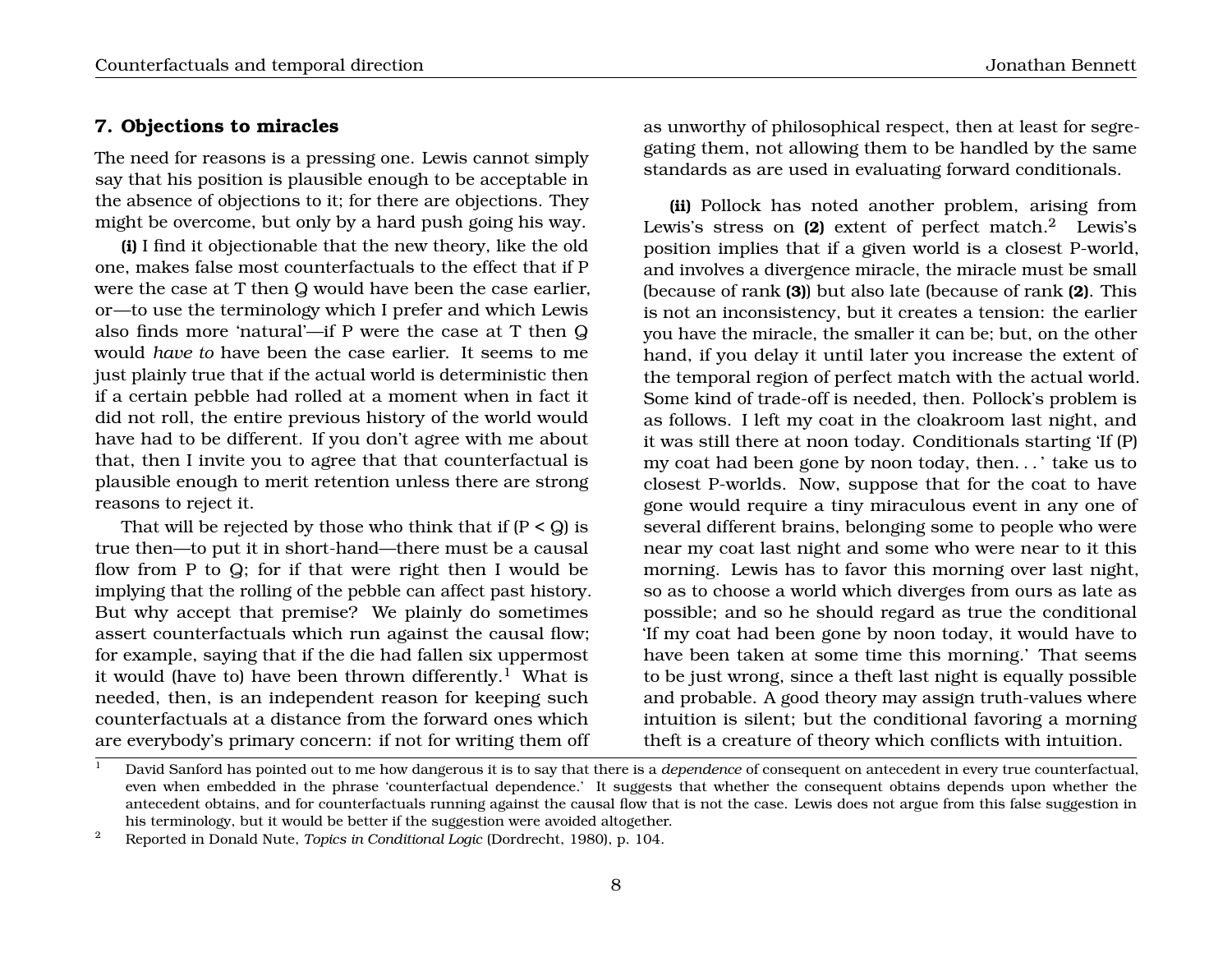## **8. The Downing scare-story**

There are, then, objections to Lewis's tolerance of divergence miracles and his associated emphasis on the extent of the period of perfect match. But he argues that a viable theory must have those features or something like them. In my review of *Counterfactuals* I applauded that aspect of the first theory, and offered two reasons for it. (I wrongly thought I was adding to a couple of reasons Lewis had already given—that we can and should keep 'law' and 'miracle' out of the premises of the theory, and that we should trust our off-hand judgment that a long dissimilar history makes for more dissimilarity than does one miracle.) They purported to show that we must keep backward counterfactuals at arm's length, not allowing them to mix in with more usual forward ones; and so they promised to clear the way for the position that in evaluating forward conditions we may be able to count some worlds where divergence miracles occur as being among the closest P-worlds. In his 'Time's Arrow' paper Lewis accepted both of these reasons (pp. 456, 469).

The more important of the two was first thought up by P. B. Downing (pp. 125–126) more than twenty years ago. Here is a version of Downing's scare story:

> Mr. D'Arcy and Elizabeth quarreled yesterday, and she is still very angry. We conclude that if he asked her for a favour today, she would not grant it. But wait: Mr. D'Arcy is a proud man. He never would ask for a favour after such a quarrel; if he were to ask her for a favour today, there would have to have been no quarrel yesterday. In that case, Elizabeth would be her usual generous self. So if Mr. D'Arcy asked Elizabeth for a favour today, she would grant it after all.

From this we are to infer that it is dangerous to combine forward and backward counterfactuals in a single operation. That is Lewis's main argument in his 'Time's Arrow' paper for continuing to allow divergence miracles at closest P-worlds: if he didn't do so, those worlds might be richly unlike the actual world in respect of all of pre-antecedent time, and so they would justify infinitely many backward counterfactuals which would interact fatally with the forward ones.

All honor to Downing for noticing that there is a question about backward counterfactuals; but no credit to any of us for being taken in by this quite ungrounded scare story. We are invited to consider a pair of conditionals of the form 'If Mr. D'Arcy had asked Elizabeth for a favor at T,. . . . '. On any reasonable theory, we must evaluate these by looking for the closest worlds at which Mr. D'Arcy does that, and to know which worlds those are we must see what the actual world is like at T. The Downing story assumes that we shall evaluate the forward conditional by looking at Elizabeth's anger while ignoring Mr. D'Arcy's pride, and evaluate the backward one by taking account of his pride but not her anger. Of course this will get us into trouble! But the trouble has nothing to do with combining the two temporal directions: it comes entirely from indecision or inconsistency regarding what facts about the actual world are to be taken into account.

A similar pattern is shown by the other version of the Downing argument in the literature. $^{\rm l}$  In circumstances where it is right to say that if I jumped out of that window I would be killed, that conditional is said to be threatened unless we keep backward conditionals at arm's length, because: given my prudent character, if I jumped out of the window I would have previously arranged for a safety net to be placed underneath, and so if I jumped there would be a net and

<sup>1</sup> Jackson, p. 9. It is only fair to report that Jackson does not endorse the argument as clearly and forthrightly as Lewis does.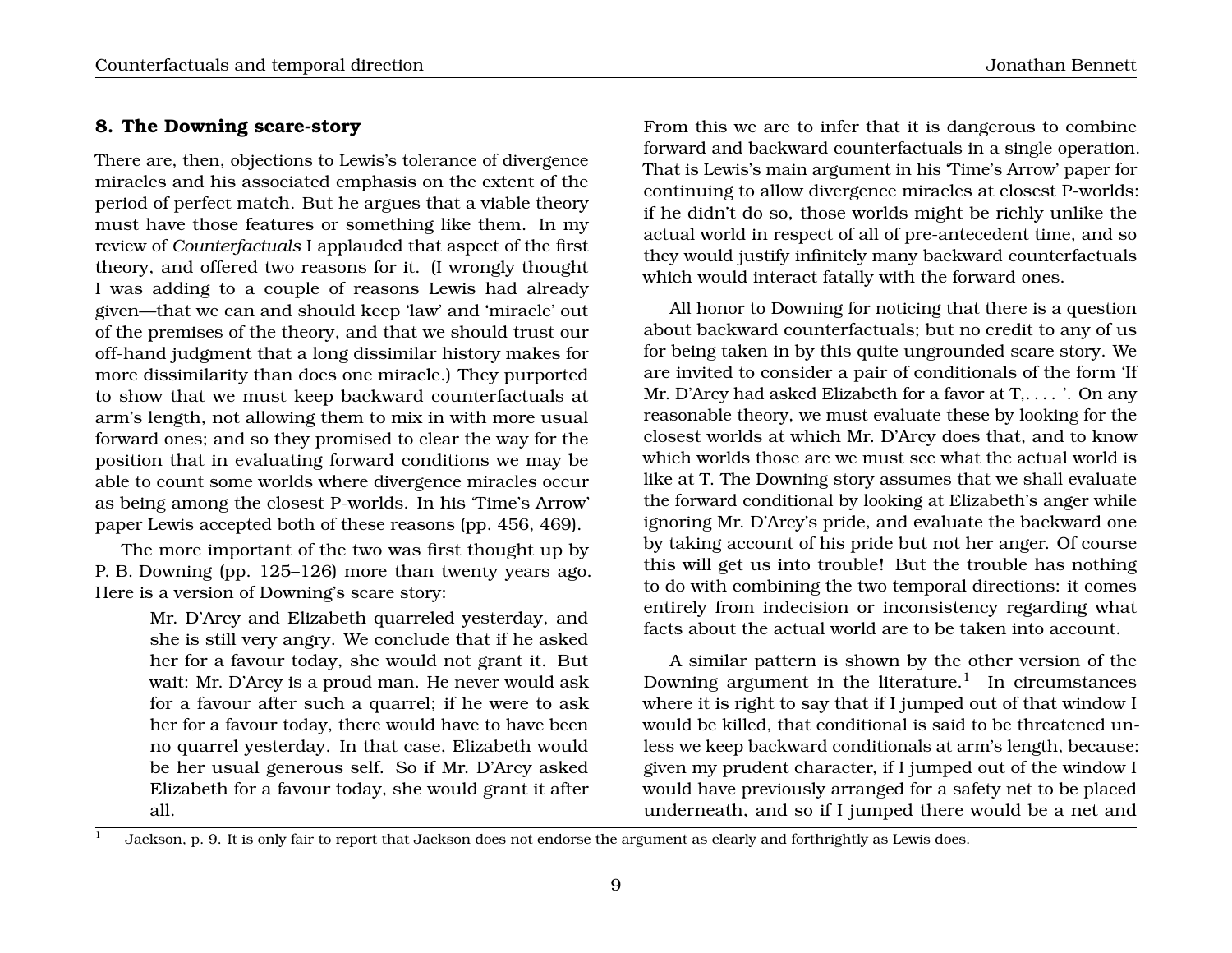I wouldn't be killed after all. This is the same muddle as before: different standards for closeness to the actual world are arbitrarily associated with different temporal directions. In fact, the different standards can run us into contradictions even if we stay with forward conditionals. If we are allowed sometimes to ignore the absence of a safety net, then let's instead ignore how high the window is; then we can get 'If I jumped out of that window I would [or at least: might] not be killed', thus getting a conflicting pair of forward conditionals. The trouble has nothing at all to do with temporal direction.

No doubt we do have somewhat different ways of looking for the closest P-world, depending on aspects of the context for example, depending on whether our counterfactual has come up in discussion of individual psychology or group dynamics. As a mere illustration of that fact, the Downing story succeeds. But Downing and I have used it on the assumption that of two different ways of determining the closest 'D'Arcy asks' worlds, one is right only if the conditional runs forward in time while the other is right only if it runs backwards; and there is no warrant for that. I believe that Lewis belongs to our guilty group, though his discussion of this matter (in the 'Time's Arrow' paper, pp. 456ff) is not quite explicit about it. Lewis says that we have different ways of 'resolving the vagueness' of the antecedent of a counterfactual; he speaks of our 'standard resolution' of vagueness, used when evaluating forward conditionals, and says that if someone propounds a backwards conditional his listeners, if they are co-operative, 'will switch' to a 'special resolution that gives him a chance to be right'. I cannot understand this if it does not rest on the belief, presumably drawn from the Downing story, that no single 'resolution of vagueness' will allow us to go in both directions from the same antecedent. That is what I am challenging.

Perhaps I have misunderstood this passage of Lewis's. Perhaps he does not mean it as an argument for what he calls the temporal 'asymmetry of counterfactual dependence', that is, for tolerating divergence miracles at closest worlds so as to dam the torrent of backward conditionals. If so, I cannot see that he has any substantial argument for that important aspect of his position. For all he is left with is the argument of mine which I added to Downing's in my review, and which Lewis endorses in passing on his page 469. That argument is thoroughly bad, however, as I shall explain at the end of section 9 below.

I have been challenged to explain why the Downing examples are plausible. Well, perhaps that is explained by some fact about how we usually handle backward conditionals about human action. In accepting the backward conditional about Mr. D'Arcy, we start not with the world, but only with the Mr. D'Arcy, which is closest to the actual one today; we unroll the story of that Mr. D'Arcy back for a day or two and then, finding within him no traces of a quarrel, we conclude that there was no quarrel; and only then do we enlarge the frame so as to include Elizabeth in it, running her story forward again from a quarrel-free yesterday to a sweet-tempered today. Perhaps this is typical of our approach to backward conditionals about human conduct, though I doubt it; perhaps there is even some rationale for it, though I doubt that even more; but whatever is going on here could not possibly be typical of the evaluation of backward counterfactuals generally.

Really, I don't think that anything systematic is going on when people accept Downing stories. The answer to 'Why are they plausible?' is 'They are not'. Our falling for them was merely careless.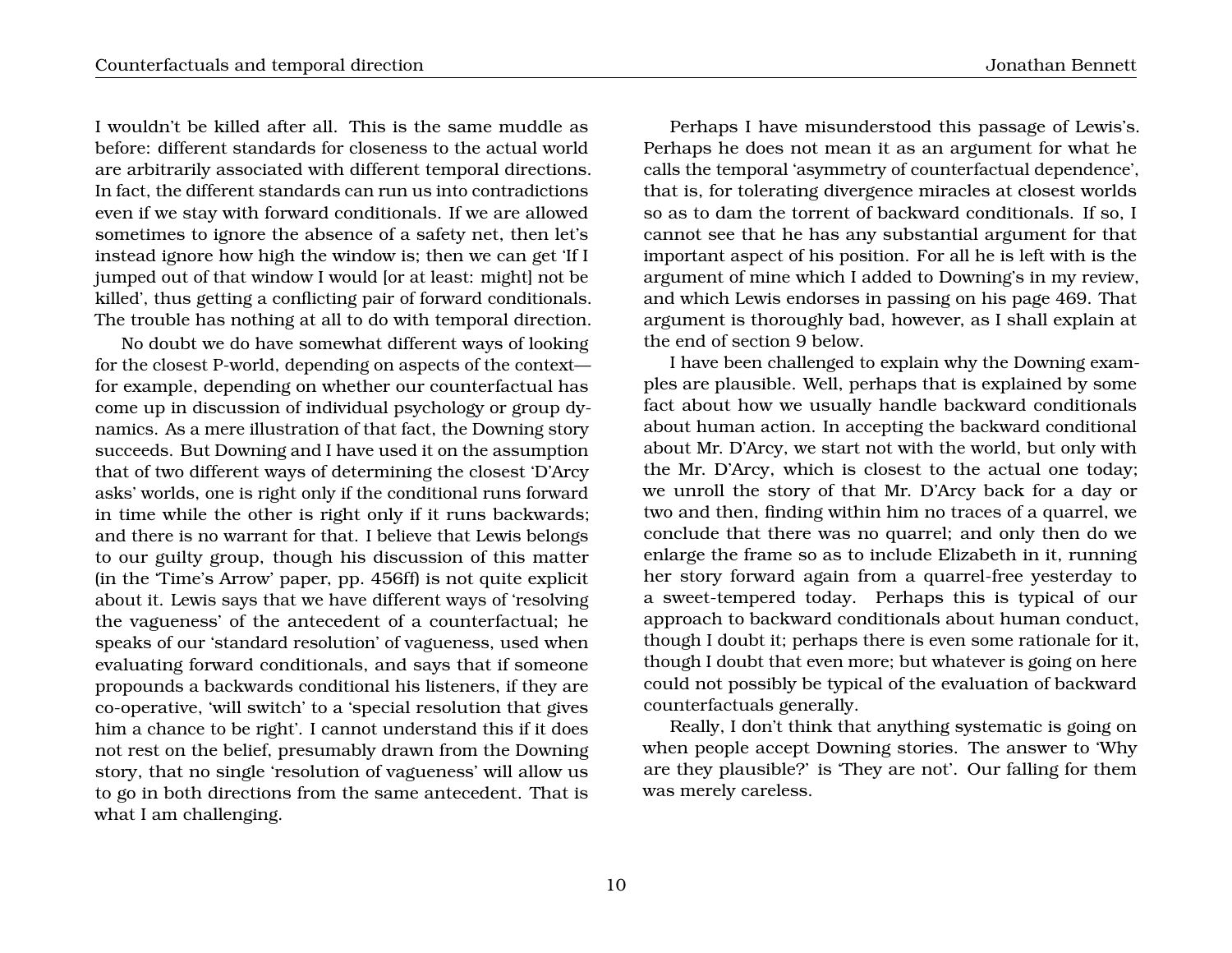## **9. A unified symmetrical theory**

I now propose a partial theory of counterfactual conditionals which is perfectly symmetrical with respect to temporal direction. I state it only for conditionals whose antecedent is about a particular moment or period of time T; it can be extended to capture the others—partly by methods described by Jackson (pp. 12–14), partly by quantifying over times, and so on. I shall not discuss any of that.

My theory starts with the idea of a T-closest P-world, meaning a P-world which is closest to the actual world at time T. In expounding and illustrating this, I shall assume that T-closest worlds will be very similar to one another at T, but that is not part of the theory. My theory is only partial because it does not say what T-closeness consists in; I merely assume that if it doesn't consist in T -similarity then it at least implies it.

I offer, as a first approximation to the theory (which I shall modify at the end of section 10 below), the proposal that (P < Q) is true if and only if Q is true at all the T-closest causally possible P-worlds—where T is the time to which P pertains. According to that, you learn whether a counterfactual is true by finding the T-closest antecedent worlds which obey the laws of the actual world, and discovering whether the consequent is true at those worlds. Or, in the language of world stages, you find the closest T-world-stages, unroll the rest of those worlds—for all times earlier and later than T—in accordance with the laws of the actual world, and see whether any of them contain Q. If all of them do,  $(P < Q)$ is true; otherwise false. There is here no bias in favor of conditionals running from earlier times to later, no provision for any miracles, and not the remotest hint of a threat from the Downing scare story. In the D'Arcy example, if we start with the T-closest world where D'Arcy asks for a favor, it will probably be one where D'Arcy doesn't think

there has been a quarrel and Elizabeth does think there has; working back from that in accordance with actual laws, we'll presumably encounter a failure of memory on his part or a false memory on hers; but we certainly shan't get a quarrel-free yesterday and Elizabeth generously disposed today. My theory cannot possibly lead to contradictions: it starts from something causally possible, and adds only what is derivable from it through actual causal laws; so there cannot be contradictions or even miracles. (A reminder: counterfactuals with causally impossible antecedents are being set aside until section 14.)

There is no impediment in this to conditionals which go in both temporal directions at once; that is, ones of the form  $(P < (Q \& R))$ , where Q pertains to a time earlier than the time (T) that P is about, and R pertains to a time later than T. What must not be done is to bring in facts about the actual world at times other than T. If T is the present, then we must put away our history books and crystal balls, using only our eyes and our capacity for causal inference in both temporal directions. That is my cue to own up to something. As well as the Downing scare story, I offered Lewis an argument of my own in favor of allowing divergence miracles (p. 391). The argument as written is a murky affair, but I remember what I meant: I was assuming that in evaluating backward counterfactuals we may freely work back in accordance with causal laws while *also* freely consulting the history books of the actual world. In predicting that this procedure would lead to trouble, I was right. My error was in treating this muddle as essential to the evaluation of backward conditionals. I am sorry that I ever fell into this confusion, and misled Lewis into thinking that Downing and I had produced two solid obstacles to backward counterfactuals, when really there are none.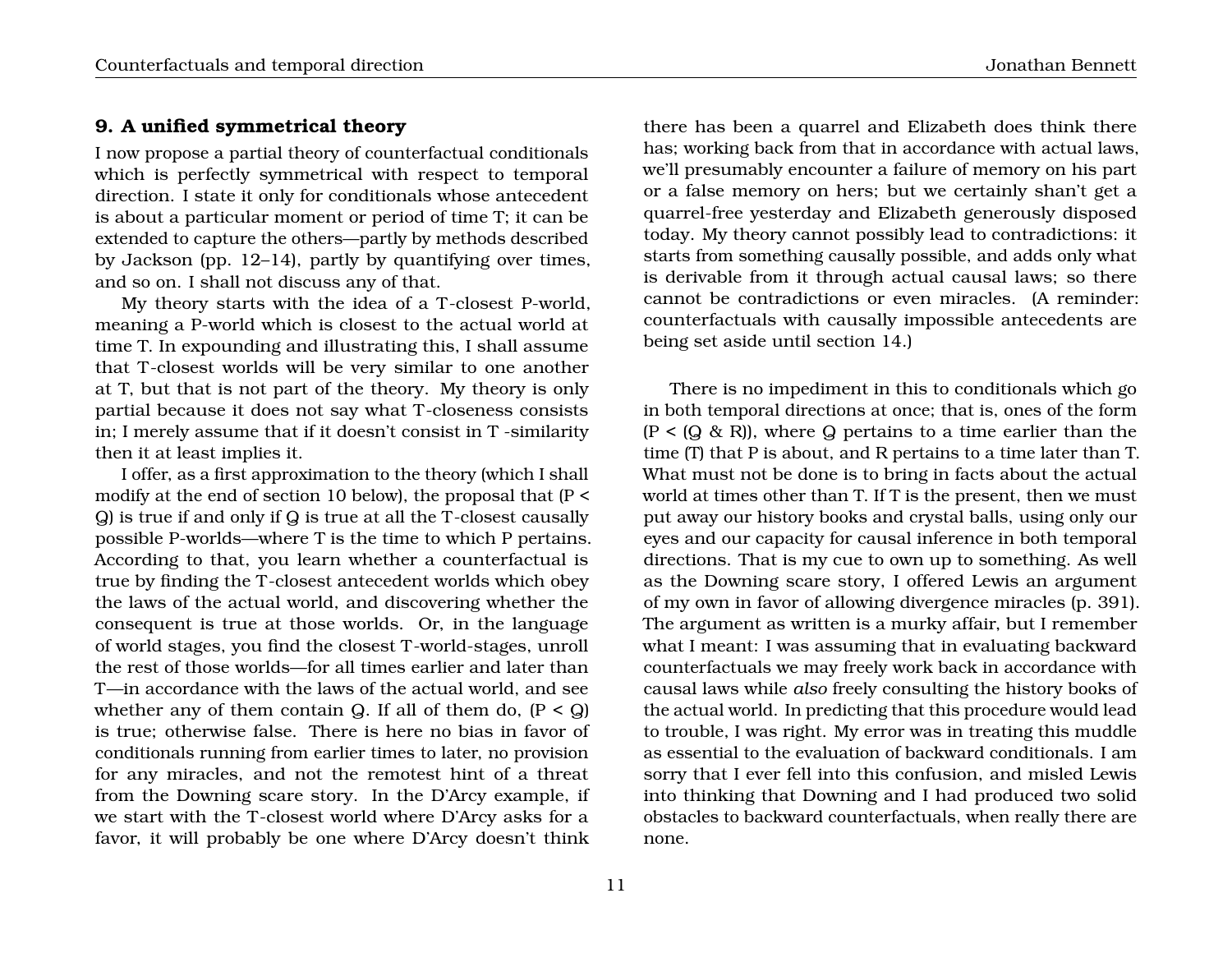### **10. History books and crystal balls**

Lewis has maintained that in handling normal forward counterfactuals we do freely plunder the history books of the actual world ('Time's Arrow', p. 456). We accept conditionals in which the consequent is based partly on what is true after T at the T-closest P-world and partly on what is true before T at the actual world. For example, we may accept 'If (P) Smith had told all he knew to the police today, he'd have got his revenge for what Jones did to him yesterday.' My theory implies that we ought not to accept this unless we are satisfied that Jones wronged Smith yesterday at the today-closest P-world; so if Lewis is right then my theory condemns something we do freely and often; and a theory which imputes so much rash carelessness is presumably false. So the argument goes.

Well, how freely do we help ourselves to actual history books in forward conditionals? Not as freely as Jackson's theory implies. Jackson has accepted this point of Lewis's in its fullest possible strength, and has offered a two-part theory which says in effect that a forward (backward) conditional  $(P < Q)$  is true if and only if  $Q$  is true at the T-closest P-world which obeys the laws of the actual world after (before) T and is exactly like the actual world before (after) T (pp. 9, 11–12). That is, for forward conditionals we go by similarity up to the antecedent time and law thereafter; for backward ones we go by similarity back to the antecedent time and law theretofore. I have described this theory as (unlike Lewis's) symmetrical, and (unlike mine) fragmented, because it provides for conditionals in both temporal directions but not on the basis of a single standard of world-closeness.

Here is evidence against Jackson's theory of forward conditionals. 'If Adlai Stevenson had been President of the U.S.A. in (T) February 1953 then at his death the obituaries would have spoken of him as 'Eisenhower's liberal successor.' That is absurd: if Stevenson were President in 1953, he would have won the election in November 1952 and would have beaten Eisenhower rather than succeeding him. But not according to Jackson's theory. It evaluates the given conditional by looking at P-worlds which are exactly like the actual world up to T, and at those worlds Eisenhower is indeed President in January 1953 and is succeeded by Stevenson before the end of February.

The other half of the theory—which bases backward conditionals on pre-T law and lavish helpings of post-T actual fact—is also vividly in trouble. Readers should not have much trouble in devising examples which illustrate this.

That refutes both halves of Jackson's theory (it also refutes Wayne Davis's; see his p. 554). It also suggests that my theory deserves a rehearing. When in our forward conditionals we help ourselves to pre-T actual fact, do we really do this with a careless confidence which my theory would condemn? I see no evidence that we do. I suggest that our procedure is as follows. In accepting such conditionals, we do not minutely examine whether we are right in particular cases—for example, whether at the today-closest Smith-tells-all worlds Jones wronged Smith yesterday—but rather assume that this is so unless we see obvious reasons for suspecting that it isn't. This sensible attitude is exactly the one we would adopt if my theory were correct.

There is a vagueness in that account of our procedure, however. What if Jones wronged Smith at some of the relevant worlds but not at others? That would imply that Jones's deed had not left its mark on the actual world today; for any tracks it left in the here and now would appear in *all* the today-closest Smith-tells-all worlds—unless Jones's deed was incompatible with Smith's telling all he knew, in which case the tracks would appear in *none* of those worlds. But never mind that implausibility. What matters is the abstract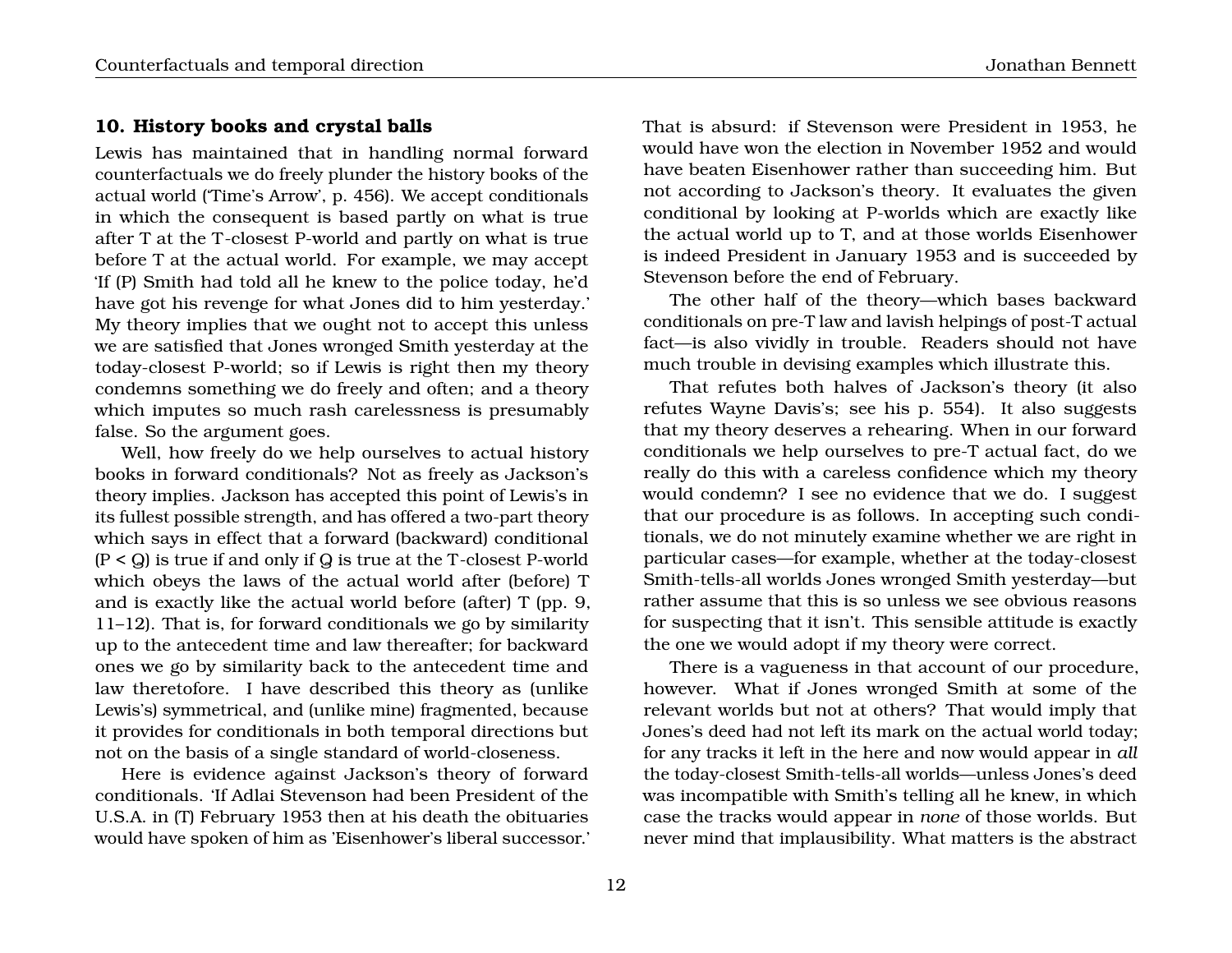possibility of a proposition's being true at the actual world and at some but not all of the T-closest P-worlds. There are countless instances of this: although there were heuristic reasons for working with the assumption that the actual world is deterministic, we want a theory which will also let counterfactuals be evaluated at the actual world even if it is not deterministic; and a nondetermined world will be a rich source of cases of the sort under discussion. Here is an easier example. At  $T_1$  I bet that when the coin is tossed at  $T_2$  it will come up heads; and in the upshot it does just that; but this is a purely chance event, with no causally sufficient prior conditions. Now consider the conditional 'If I had bet on tails at  $T_1$  I would have lost.' Everyone I have polled is inclined to say that that conditional is true, despite the fact that at some of the  $T_1$ -closest 'I bet on tails' worlds the coin comes up heads at  $T_2$ . (Why does it come up heads at some of those worlds? Because, since the fall of the coin had no causally sufficient prior conditions, every 'tails' world is indistinguishable, in respect of its state at  $T_1$ , from some 'heads' world.) If I am to respect these judgments I must modify my theory, replacing the clause 'Q is true at all the T-closest causally possible P-worlds' by something like this: 'Q is equivalent to some conjunction (R & S) such that R is true at all the T-closest causally possible worlds and S is true at some of those worlds and also at the actual world.' This is to be understood as being true if Q itself is true at every T-closest P-world, and if Q itself is true at some of those worlds and at the actual world.<sup>1</sup>

From now on I shall write as though I were still offering the simpler view that  $(P < Q)$  is true just in case  $Q$  is true at all the T-closest causally possible P-worlds. This pretence merely enables me to avoid cumbersome formulations.

#### **11. Lewis's theory versus mine**

The facts which condemn Jackson's theory do not condemn Lewis's. Lewis can say that the 'revenge' conditional is true because the best candidate for the role of 'small late miracle leading to Smith's telling all to the police' is a miraculous brain event today; this post-dates Jones's wronging of Smith yesterday, and so leaves it untouched. On the other hand, the 'Stevenson' conditional is false because a *small* miracle leading to Stevenson's being President in February 1953 would have to occur before the election, starting a train of events which would include Eisenhower's losing.

Lewis's theory, then, is no worse off than mine with regard to this matter, but no better off either. I don't think there could be a case which was plausibly handled by Lewis's theory and not by mine, or vice versa. At this point in the battlefield we have a stand-off.

Looked at along the whole line of confrontation, however, there is much to recommend my theory over Lewis's. Mine is simpler, it can explain as much as his can, and it affords a domesticated welcome to backward conditionals which his theory keeps at arm's length. In discussing the Downing story, Lewis allows that the backward view of things—if he requested a favor today there would have been no quarrel yesterday—is permissible; but he contrasts it with forward conditionalizing as 'special' to 'usual' or 'standard', and says that when we are in the 'special' frame of mind 'we very easily slip back into our usual sort of counterfactual reasoning' (pp. 456ff). I cannot find, in our everyday handling of conditionals, evidence of any such deep division. Of course that would not matter if the division were needed; that is, if we could not safely conditionalize in both temporal directions

<sup>1</sup> That position is endorsed in my paper 'Even If', *Linguistics and Philosophy* 5 (1982): pp. 403–418, at pp. 414–417. I am indebted to Richmond Thomason for alerting me to its relevance to the present topic.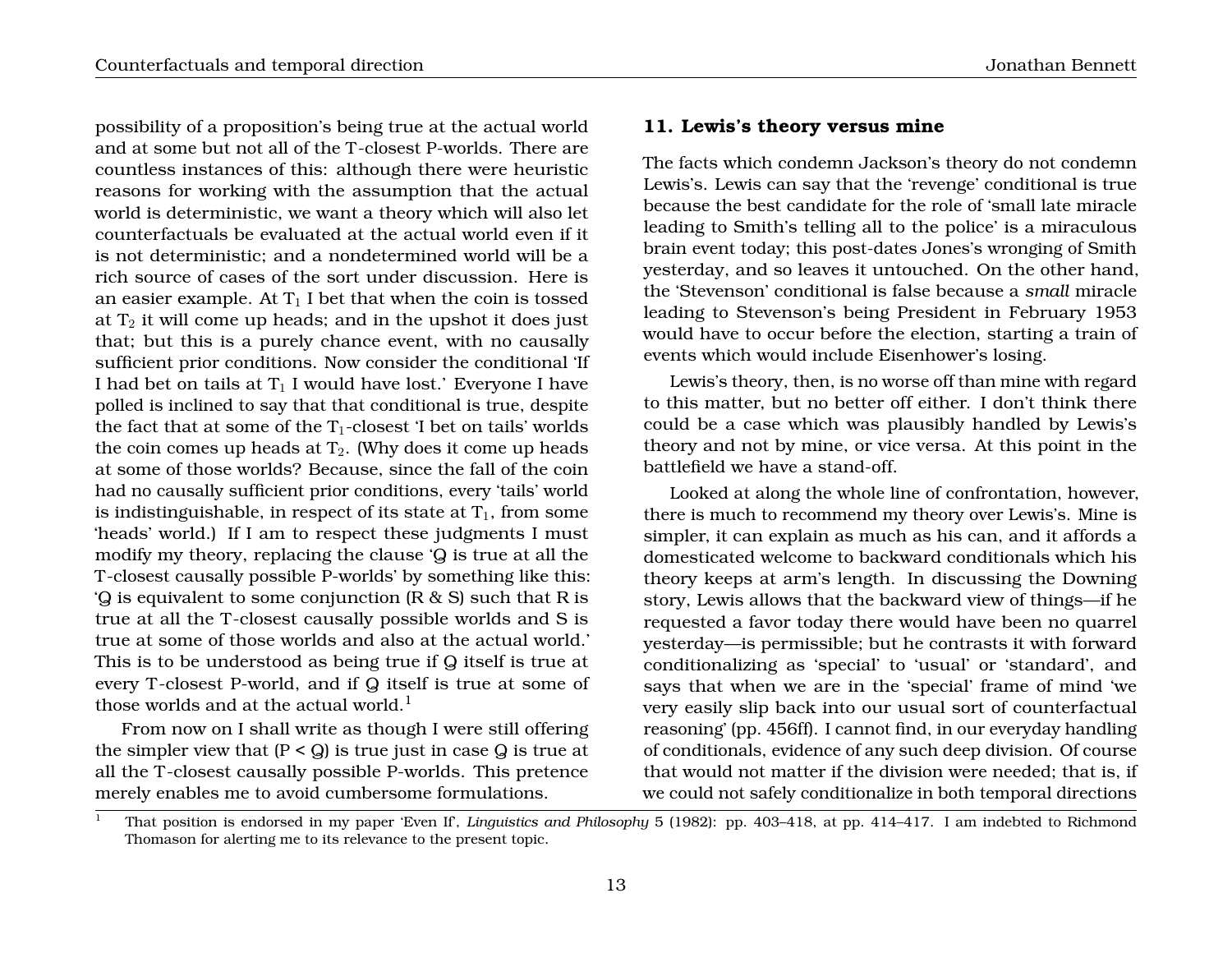at once. But what reason have we been given to believe that? Only the empty Downing scare story and the muddled Bennett addition to it.

**[Added in 2011: In my A Philosophical Guide to Conditionals (Oxford University Press 2003), section 80, I explain why the theory of mine that I have been praising here is certainly false. I still stand by most of the content of the present paper.]**

## **12. Time's arrow**

However, as well as those unsuccessful arguments for allowing miracles at closest worlds, Lewis also has a motivation. Developing an idea of Downing's, $<sup>1</sup>$  he boldly attempts to</sup> extract from his theory of counterfactuals a basis for the notion of 'time's arrow', that is, our sense that the future is open, the past closed. He interprets this as meaning that the future depends counterfactually on the present in a way the past does not:

> 'We can bring it about that the future is the way it actually will be, rather than any of the other ways it would have been if we acted differently in the present. The future depends counterfactually on the present. It depends, partly, on what we do now. Something we ordinarily cannot do is to bring it about that the past is the way it actually was, rather than some other way it would have been if we had acted differently in the present. The past does not at all depend on what we do now. It is counterfactually independent of the present' (pp. 461–462, quoted with omissions).

Lewis is here offering his theory of counterfactuals, which accords truth to many forward counterfactuals and few backward ones, as explaining both the meaning and the truth of the common idea that the future is open, the past closed. (When he says that we 'ordinarily' cannot affect the past, he is leaving room for the possibility of temporally backwards causation. That would make time less arrowed than most of us believe it to be, but it is irrelevant to Lewis's and my present concerns.) Neither Jackson's symmetrical theory nor mine could possibly explain the direction of time's arrow.

Lewis's explanation gets extra power from the fact that his analysis derives a temporally asymmetrical output from an input which says nothing about temporal direction. With the aid of his thesis that divergence miracles can be small but re-convergence miracles are larger (see section 4 above), Lewis can derive from a premise about *small/large* a conclusion about *forwards/backwards*, through the mediation of the fact that divergence differs from convergence as forward differs from backward. The conclusion, of course, is that there are many counterfactuals running forward in time and very few running backward.

(Notice that Lewis's explanation makes it a contingent truth that time has an arrow; that is, that the past is closed and the future open. He points out that it does not hold at certain very simple worlds; and, as I added late in section 4 above, it does not hold either at complex worlds where small miracles can produce convergences on close other worlds. This contingency will be surprising to some, but it may well be right.)

Lewis allows that we can have as many backward counterfactuals as we like, if we adopt criteria of world-closeness appropriate to them. He does not say what criteria would be suitable; but we do know that the adoption of them is a non-'standard' kind of procedure which we 'very easily' slip out of. I shall now speak of 'standard closeness'

<sup>1</sup> 'The past is "inviolable" in that it cannot be true that if something happened now some past event would be different from what it would otherwise have been.' Downing, p. 136.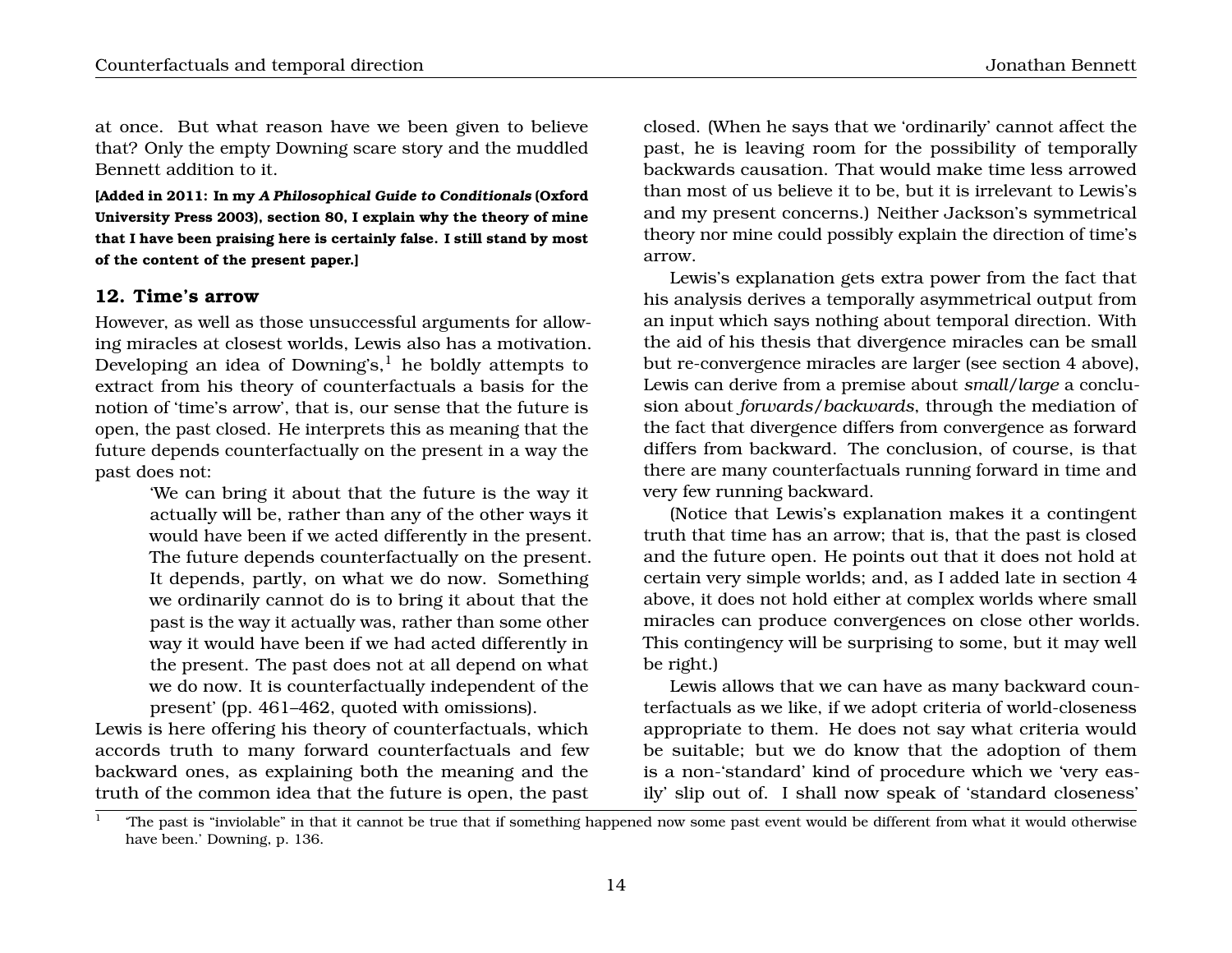and 'standard truth', meaning closeness and truth according to the **(1–2–3–4)** similarity criterion of Lewis's which I expounded in section 5 above. So I can put his view about time's arrow—in a first approximation—by saying that standardly true counterfactuals run forward in time, not backwards.

# **13. Why that explanation fails**

Never backward? Well, hardly ever! And there's the rub: Lewis must allow that some backward counterfactuals are standardly true, namely ones about the divergence miracle and the transition from that to the state of affairs mentioned in the antecedent. If Stevenson were President in February 1953, he would have been elected in November 1952: Lewis cannot prevent that from coming out as standardly true in his theory; for example, by saying that at the closest relevant worlds Stevenson was elected Vice-President under Eisenhower who then died. So he has a standardly true backward counterfactual. Indeed, he must allow some which stretch far back in time: although divergence miracles must be as late as possible, they must not be left so late that they need to be large; and sometimes they can be kept small only by being quite early, leaving plenty of time for the small miracle to cause the truth of the big-difference antecedent, and thus plenty of pre-antecedent time which depends counterfactually on the antecedent. For example, we are willing in principle to say things like 'If in 1933 there had been twice as many Jews in Germany as there actually were, then...'; but of the worlds where that is the case, those which are closest by Lewis's standards must have diverged from the actual world many years before 1933, for a late divergence in this case would require a big miracle, which Lewis can't allow at any price. So the sluices are open

to floods of backward counterfactuals. There seems to be nothing left of the supposed foundation for time's arrow.

Lewis mentions this trouble, but seems to take it lightly. In describing the transition period from the miracle up to time T, he says:

> That is not to say, however, that the immediate past depends on the present in any very definite way. There may be a variety of ways the transition might go, hence there may be no true counterfactuals that say in any detail how the immediate past would be if the present were different. I hope not, since if there were a definite and detailed dependence, it would be hard for me to say why some of this dependence should not be interpreted—wrongly, of course—as backward causation over short periods of time [and thus, presumably, as an openness of the recent past] in cases that are not at all extraordinary' (p. 463).

The conditionals in question cannot be dumped in the nonstandard bin: they are standardly true; that is, they concern what is the case at those standardly closest P-worlds where the P state of affairs flows from a recent miracle through a short transition period. So Lewis must neutralize them in some other way, and he hopes to do this by supposing that their consequents are not 'definite and detailed'. Well, I don't see why they aren't. For example, any late, small miracle leading to Stevenson's being President in February 1953 would surely lead to his being elected in November 1952—isn't that definite and detailed enough?

I am sure that Lewis did not say quite what he meant. Noting that he has suddenly switched from 'dependence' to 'causation', and remembering his theory about the latter, $<sup>1</sup>$ </sup> one can hardly doubt that he meant to express the hope

<sup>1</sup> David K. Lewis, 'Causation', *Journal of Philosophy* 70 (1973): pp. 556–567.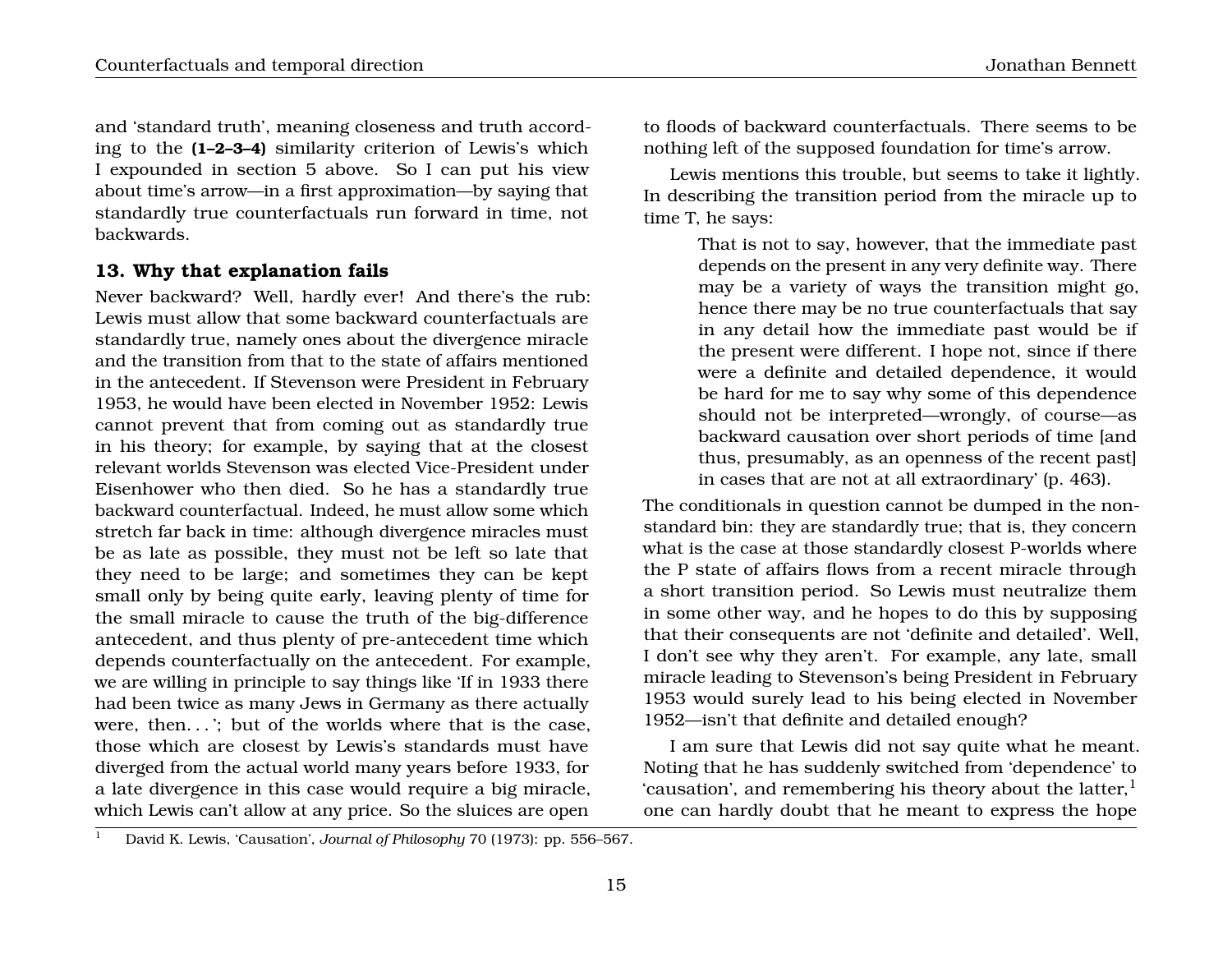that (except in 'extraordinary' cases), no standardly true conditional implies, for any event  $e_1$  and subsequent event  $e_2$ , that if  $e_2$  had not occurred then  $e_1$  would not have occurred. He could defend that against any changes I can ring on my Stevenson example. If Stevenson's noninauguration had not occurred, then. . . but Lewis can plausibly deny that there is any such *event* as Stevenson's noninauguration. If Eisenhower's inauguration had not occurred, then. . . what? Then Stevenson's defeat (or Eisenhower's victory) would not have occurred? That has the right form, but Lewis can reasonably conjecture that it is false, because worlds where Eisenhower loses are no closer than ones where he wins and then dies in December leaving Vice-President Nixon to be inaugurated.

This, though, allows Lewis to explain only a specifically *event-causation* version of time's arrow, which means that he is not explaining or justifying my belief in time's arrow or, I suspect, yours. I think that the past is closed and the future open in respect of the states of affairs that obtain in them, including indefinite and undetailed ones; or, to use Lewis's own words with my italics, I think that 'the past does not *at all* depend on what we do now'. According to my version of the time's arrow assumption—which I am sure is the usual one—no fact about the world's state at any time before T depended on the fact that a certain apple fell from my tree precisely at T. But Lewis must allow that there may be standardly true counterfactuals running from the negation of the fact back into a nonactual past—the least informative of them being 'If that apple had not fallen at T then the world's previous state would have been somewhat different from what it actually was.' I cannot parlay that into anything of the form 'If  $e_2$  had not occurred,  $e_1$  would not have occurred earlier', but what of that?

I cannot explain time's arrow; I wish I could. But that does not incline me to settle for a theory which explains part of my time's arrow belief only if the part it does not explain the part not expressible in terms of event causation—is downright false.

I think, then, that Lewis's theory about time's arrow does not succeed. So as well as having no good arguments for allowing miracles at closest P-worlds, he also has no sound motivation for allowing them.

It is interesting—I note in passing—that Lewis expresses the idea about time's arrow in terms of how past and future relate to 'what *we do* now' rather than to 'what *happens* now'. That might suggest that backward counterfactuals are blocked by the existence of radical freedom: if I was not causally determined to do A rather than B, then no backward conditionals of the form 'If I had done B. . . ' are true. And even if I were causally determined to do A, it will often be plausible to suppose that my doing B would have followed from a very small extremely recent miracle, thus providing almost no room for a backward conditional. But that cannot help Lewis, for our ordinary ideas about time's arrow are not confined to the past's invulnerability to present human action; nor, I believe, does Lewis think that they are.

### **14. Counterlegals**

So far, I concede no advantages to Lewis's second theory, and claim several for mine. A further feature of mine which might be thought disadvantageous is really, I shall argue, one of its merits. It has to do with counterlegal conditionals—ones whose antecedents conflict with causal laws, perhaps by saying false things about them. Until now I have set these aside, stipulating that all my conditionals have causally possible antecedents, and one might wonder whether my theory can be extended to take them in.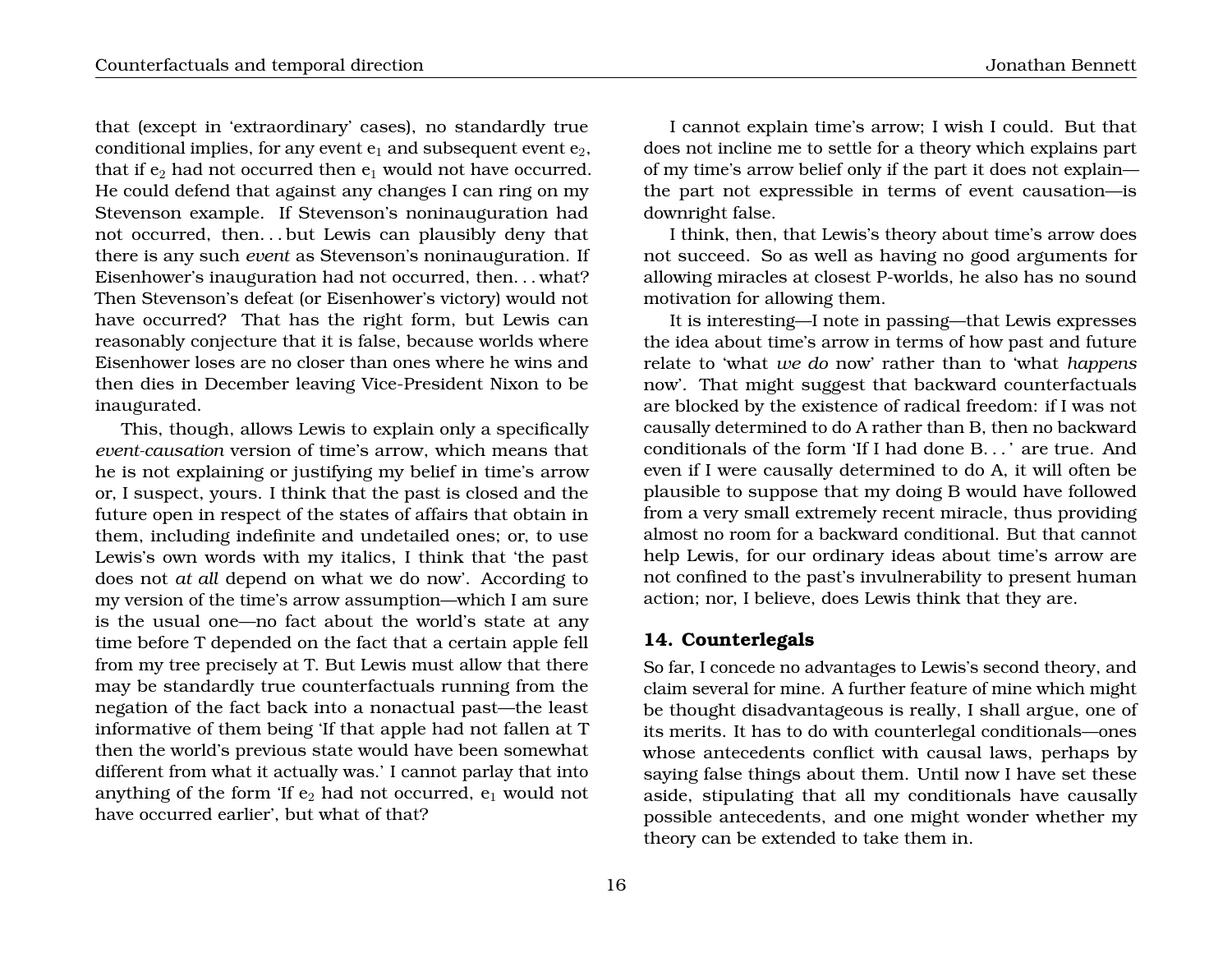There is no trouble with the weak counterlegal which merely says that if P were the case then something contrary to causal law would be the case, or  $(P \le a$  miracle occurs). That is equivalent to saying that no P-world is causally possible, or that there is a miracle at every P-world; and because it generalizes over all the P-worlds, needing no closeness relation or other device for selecting from amongst them, it creates no problems. The interesting and troublesome counterlegals are those whose consequents are more specific than that, saying that if causally impossible P were the case then Q would be the case, where Q is true at some causally impossible worlds but not at all. If counterlegals of that type are to be sorted into true and false, we need a suitable way of selecting from among the causally impossible worlds. How is this to be done?

Well, I have made the truth of  $(P < Q)$  depend on whether  $Q$ is true at the T-closest P-worlds which are *causally possible*. I could now weaken that to: . . . whether Q is true at the T-closest P-worlds which are *as nomologically similar to the actual world as any P-world is*. Where P itself is causally possible, the two versions are equivalent; but for counterlegal P the original theory is useless whereas the weakened one offers some hope of sorting out true from false by looking at the causally impossible P-worlds which are most like the actual world in their nomological structure.

That provision for counterlegals can easily be grafted onto the theory I have presented. I would accept it, if I had a workable concept of nomological similarity; but I haven't, and I don't think that anyone else has either.

If that Lewis-like approach to counterlegals cannot be made to work, we might tackle them within a Goodman-like framework. That is what is done by Pollock, who seems

to be the only philosopher to have worked in detail on counterlegals (pp. 56–57, 93–97). Pollock does not speak of nomological similarity: his entire theory of counterfactuals has more in common with Goodman's than with Lewis's, and all through it he speaks not of maximally similar worlds but rather of worlds which can be reached from the actual world by 'minimal change'. Applying this to counterlegals, he says that if P is causally impossible then  $(P < Q)$  is true if Q is true at all P-worlds which are reachable from the actual world by a minimal change in what laws obtain. In giving details, he speaks of 'making deletions' in 'the actual set of basic laws', taking a minimal change to be one which deletes as few of the set's members as possible. That sounds all right until we remember to ask: how can we count basic laws? Pollock's theory needs an objective way of individuating laws, determining what counts as one law rather than more than one (a disguised conjunction) or less than one (a disguised disjunction); and nothing in his book provides the means for doing this.<sup>1</sup> He faces up to the analogous problem for propositions which are not laws, presenting a device which is supposed to sift out the conjunctions and disjunctions from amongst them, enabling us to count the remainder; but that device could not conceivably help us to individuate laws. I suspect that that problem is insoluble.

If I am wrong, and either or both of those two approaches to counterlegals could be soundly based, then I could build one of them into the theory I have presented in this paper. I am in no more trouble with counterlegals than are any other theorists of counterfactuals. Still, we are all in trouble, and I want to suggest a way out of it.

Consider first how counterlogicals are handled. Most of us think that if P is absolutely impossible then P entails Q

<sup>1</sup> Unless we take wholly seriously a passing implication that the laws are *sentences* (see the definition of 'maximal P-consistent subset' on p. 57). That would align Pollock with the position I am going to advocate, but I don't think it is his considered position.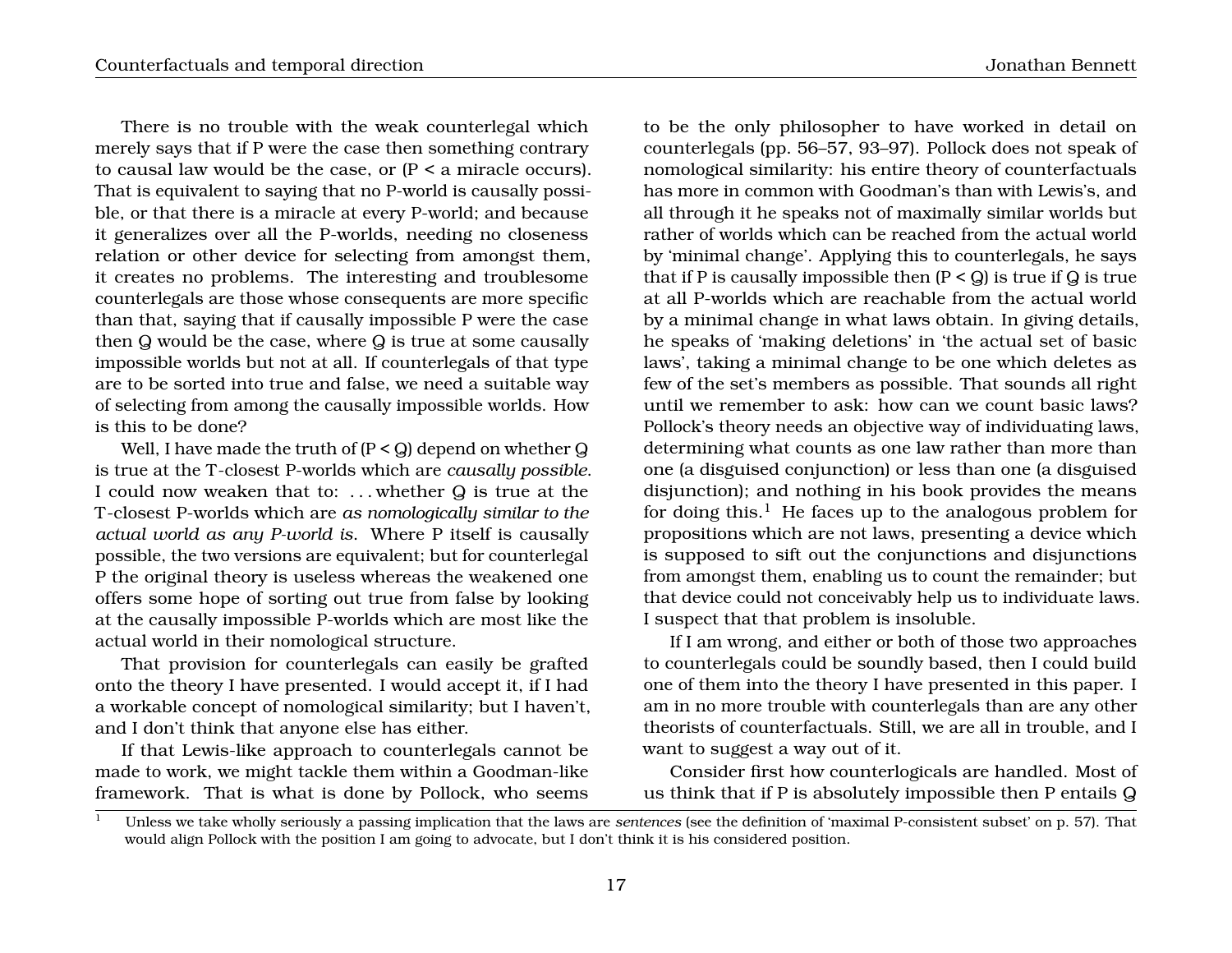for every  $Q$ , and so  $(P < Q)$  for every  $Q$ . Yet a speaker can say things of the form 'If conjunction were not commutative, then Q would be the case', and be right for some values of Q and wrong for others, just so long as he is talking about the power structure of some *system* of logic—some set of rules and independent axioms—and saying that Q is a theorem in the system which results from the original one by deleting the commutativity axiom. Such conditionals can be rescued from triviality only by being made relative to some formulation of logical truth: they cannot be nontrivially evaluated in terms of possible worlds, since all their antecedents are false at every world.

I propose that we treat counterlegals in the same way. It is true that for them there are some available worlds, namely those which are possible but not causally possible (whereas counterlogicals would require worlds which are possible but not possible). But those worlds do not help unless we know how to select from amongst them; and it seems that we don't. For counterlegals, then, we must turn away from worlds and propositions and have recourse to sentences.

Before leaving counterlegals, I should say a little about a sort of conditional which Peter van Inwagen has called to my attention—a sort including 'If I reached Jupiter within the next ten seconds, that would be a miracle' and 'If Einstein's most famous statement were false, things would happen which in fact can't happen'. The problem does not concern selection from among the causally impossible worlds: in each case the consequent is so weak as to be true at every such world. What is troublesome about these conditionals is that they seem to be true and to have antecedents which are causally possible and consequents which are not! If that really is how they are, then they make trouble for any theory of counterfactuals, but most obviously and directly for theories which say, as mine does, that where P is possible (P < Q) must be evaluated purely in terms of causally possible worlds.

Fortunately, there is a plausible theory-saving manoeuvre, namely to say that when we accept such a conditional we are interpreting its antecedent as short-hand for something causally impossible. That is, we take the speaker to mean something like 'If I reached Jupiter within the next ten seconds from my present position millions of miles from Jupiter, then. . . ', and 'If Einstein's most famous statement, namely that  $\text{E}$  =  $\text{mc}^2$ , were false, then. . .'. I am supposing that we take these extra bits to be meant by the speaker; it won't do merely to take them to be true. If at T someone utters 'If I reached Jupiter within the next ten seconds, that would be a miracle' and this is to come out true, then the antecedent must not pick out all the worlds where the speaker reaches Jupiter at  $T + 10$  seconds, but only those where the speaker is very far from Jupiter at T and he reaches Jupiter at  $T + 10$  seconds. The closest members of the former class of worlds will be ones where at T the speaker is close to Jupiter at T, and no miracle occurs, thus making the conditional false. Thus, for the conditional to be true its antecedent must be stronger than it looks; that is, the speaker must mean a richer antecedent than he actually utters.

Something like that, I suggest, explains every conditional whose consequent is causally impossible and which seems to be true and to have a causally possible antecedent. The Einstein conditional might be thought to depend upon the speaker's making a *de re* reference to Einstein's dictum, but that is not really the point. The conditional is true just so long as the speaker includes in his meaning something that makes his antecedent causally impossible—that Einstein's most famous statement was E =  $\mathrm{mc}^2$ , or merely that if was the expression of a law.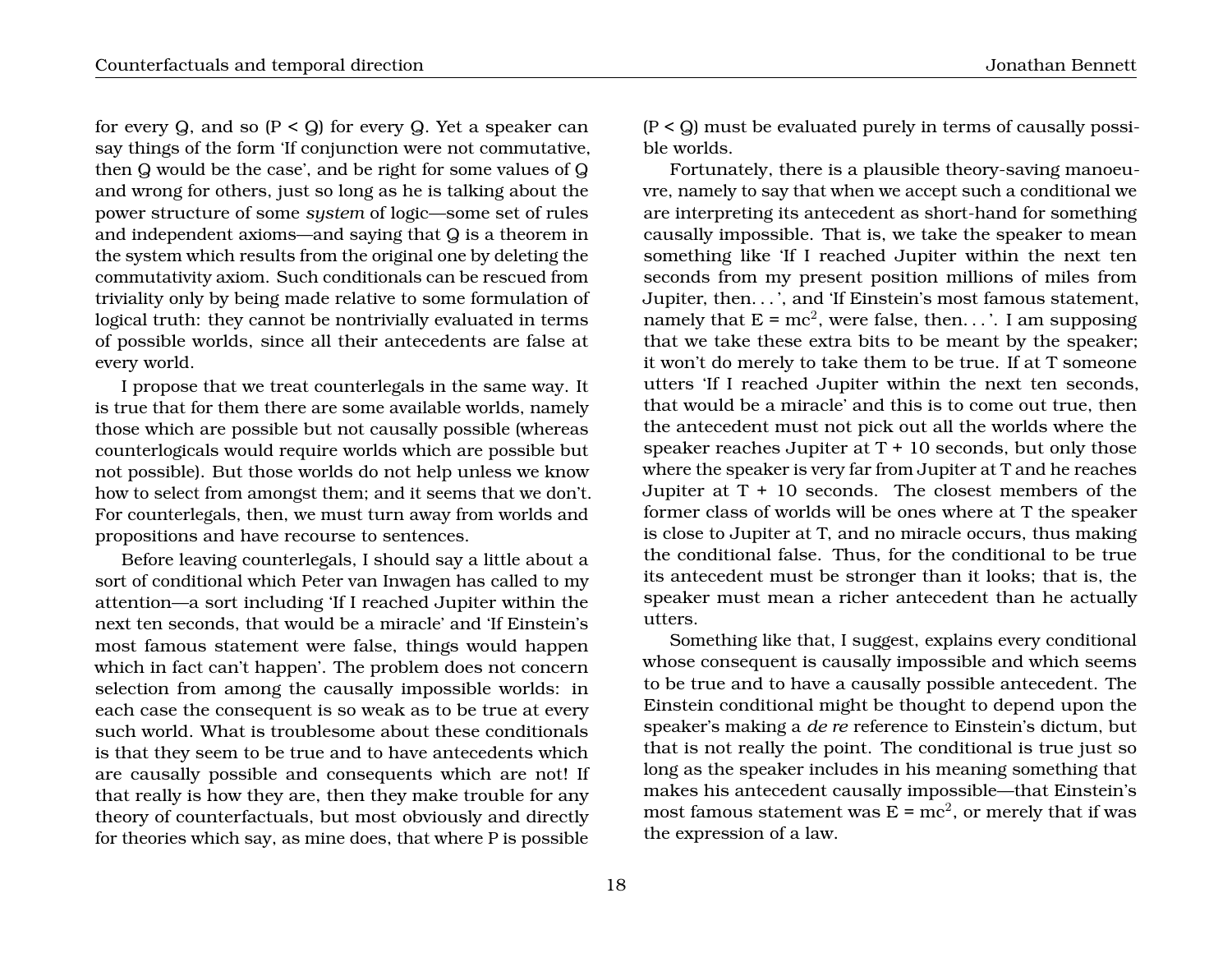If my theory is adopted, what becomes of the concept of similarity? That depends on how T-closeness is analysed. I have conceded that whatever T-closeness is, it had better imply that T-closest P-worlds will be similar to the actual world; and it may turn out that similarity must be used to define T-closeness. But of course one would prefer, if possible, to replace similarity by some more specific relations upon which similarity is supervenient. Rather than looking for a world which globally resembles the actual world, it would be better to look for one which shares with it every actually true proposition which meets condition  $\phi$ . If only we could devise a  $\phi$  which does the job! Goodman sought to find one, and confessed failure.

Actually, the two problems which brought him to a halt have now been solved. One was not really a problem to begin with: Goodman was worried about having to speak of causally possible worlds, or of laws, thinking that causal possibility must be elucidated with help from counterfactuals; but like most philosophers today I disagree with that, and shall say no more about it.<sup>1</sup> The other problem was one part of the problem about 'cotenability': it presented itself in Goodman's paper as the question of how to justify saying

'If this match had been struck, it would have lit', because the match was dry, the air was still, etc. rather than saying

> 'If this match had been struck, it would have been wet', because the match did not light, the air was still, etc.

Since Goodman's paper appeared, there have been many solutions to this, or rather versions of a single solution. The

core of it is to say that in evaluating  $(P < Q)$  you should start with the how the actual world is at the time (T) to which P pertains, proceeding from that to later times only by law-based inferences, not adding in facts taken from the actual subsequent course of events unless they are—in the manner discussed late in section 10 above—causally independent of the antecedent. That allows 'If the match had been struck (at T) it would have lit (at  $T + d$ )' on the grounds that the match was dry at T, but it does not allow 'If the match had been struck (at T) it would have been wet (at T)' on the grounds that the match did not light at  $T + d$ . This solution of Goodman's 'match' problem, vividly present in my theory, is also an ingredient in several others.

It is a limited solution, though, for all it does is to stop decisions about cotenability at T from being interfered with by facts pertaining to times other than T; for example, to stop the fact that the match did not light at  $T + d$  from intruding into the consideration of what truths about T are cotenable with 'The match was struck at T'. Other problems about cotenability are not helped by that confinement to the time of the antecedent, because they arise within those confines. The general problem about cotenability is this: given that P is false, we must delete some of the truth about the actual world at T to get a T-closest P-world; but do we just peel not-P off the surface or do we dig it out by the roots? Suppose that at T Jones is in neither of the Carolinas, and is utterly neutral as between them—he is not outlawed in North Carolina, or only a mile from the southern border of South Carolina, or anything like that. And suppose we want to evaluate conditionals of the form 'If Jones were in one of the Carolinas, then...'. What worlds should be looked at?

<sup>1</sup> Except to remark that anyone who thinks that the concept of law *could* be analyzed with help from counterfactuals, and who holds what used to be the popular view of how the analysis should go, is advised to consider the powerful objections raised in Peter van Inwagen's 'Laws and Counterfactuals', *Noûs* 13 (1979): 439–453.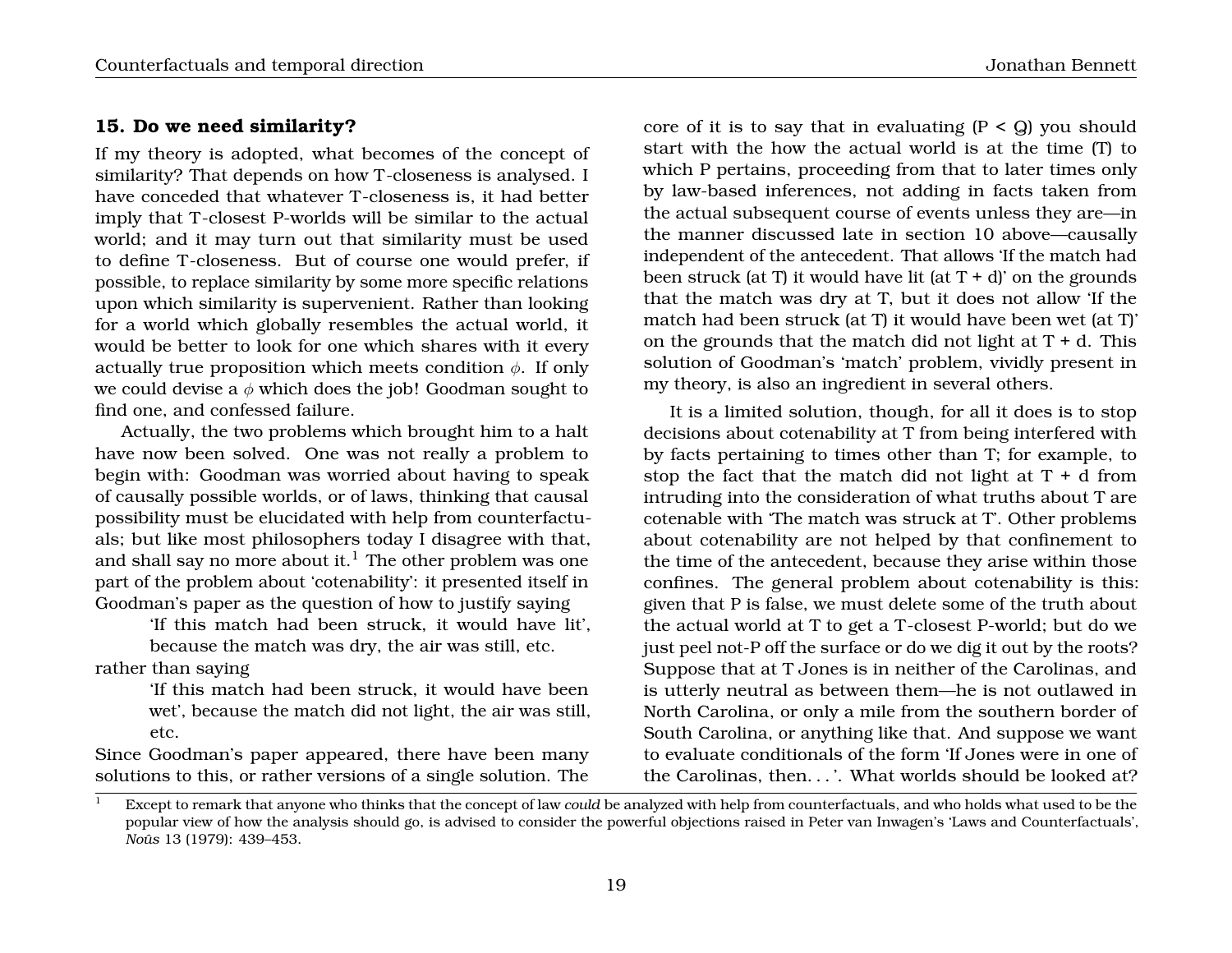They must not share with the actual world the truth that Jones is in neither of the Carolinas, obviously; but can they share with it the truth that Jones is not in North Carolina? If so, then we get 'If Jones were in one, he would be in South Carolina', and by parity of reasoning we also get 'If Jones were in one, he would be in North Carolina.' Goodman's only solution was to ban any conditional which has an equally good rival, as each of these has. But if that 'solution' is given its head, it will falsify almost every true counterfactual, as Goodman agreed when this was said and defended by W. T. Parry.<sup>1</sup> Here is how that argument goes.

Take any true conditional  $(P < Q)$  which owes its truth to the truth of a certain proposition R. Goodman will not let us use R to get from P to Q if there is another true proposition R' which would take us from P to not-Q. And there always is such an R': for many cases it is simply 'Either not-P or not-R.' For example, we may want to say that if the match had been struck it would have lit, because (R) *it was dry*; but there is the rival claim that if the match had been struck it would not have lit, because (R') *either it was not struck or it was not dry*. Goodman's rule makes those two rivals kill one another off; so it denies truth to the perfectly acceptable conditional (struck < lit), and by similar reasoning it denies truth to virtually every counterfactual.

That example, in which Goodman's rule comes to grief, has just the same logical structure as his own Carolina example, which is supposed to show the rule to advantage. Faced with someone who asserts (Carolina < South Carolina) on the grounds of the true (R) 'Not North Carolina', Goodman rejects that because of the rival (Carolina < North Carolina) based on the equally true (R') 'Not South Carolina'—and the latter is equivalent to 'Either not Carolina or North Carolina', which is 'Either not-P or not-R'.

Pollock's Goodmanian theory incorporates Goodman's solution to this 'Carolina problem', as we might call it, together with a device which is supposed to stop the solution from indulging in overkill. In deciding which worlds are the closest, Pollock says, we must look only at the 'simple' propositions which are true at the actual world, not at complex propositions; for example, negative and disjunctive ones. That keeps at bay the disqualifying rivals which were routinely available, since the construction of them depended on negation and disjunction. If I were content to work with Pollock's notion of 'simplicity', as expounded on his pages 91–93, I would have a complete analysis of counterfactual conditionals: it would handle T-closeness in the Goodman-Pollock manner, and go on from there in the manner described in this paper. But I don't find Pollock's 'simplicity' convincing. *Sentences* split into disjunctive and nondisjunctive, but do *propositions*?

Slote's Goodmanian theory tries in a different way to solve a variant on the Carolina problem (see his pp. 15–17)—the variation rules out a certain solution to the problem in its simple form, but I shan't go into that here. Slote's solution relies upon something he calls a 'despiteness relation' between propositions, and he defines this label in terms of the notion of 'a valid explanation (involving no extraneous elements)', a notion which is not analyzed in turn. I think it is fair to say that this makes Slote's analysis less deep and objective and illuminating than one would like it to be.

Jackson seems not to have known of the continuing existence of the Carolina problem. His Goodmanian account of how to locate the T-closest P-worlds contains no *prima facie* solution to it (see his p. 19).

<sup>1</sup> See Parry (1957), and Nelson Goodman, 'Parry on Counterfactuals', *The Journal of Philosophy* 54 (1957): pp. 442–445. I am indebted to David Sanford for calling these discussions to my attention.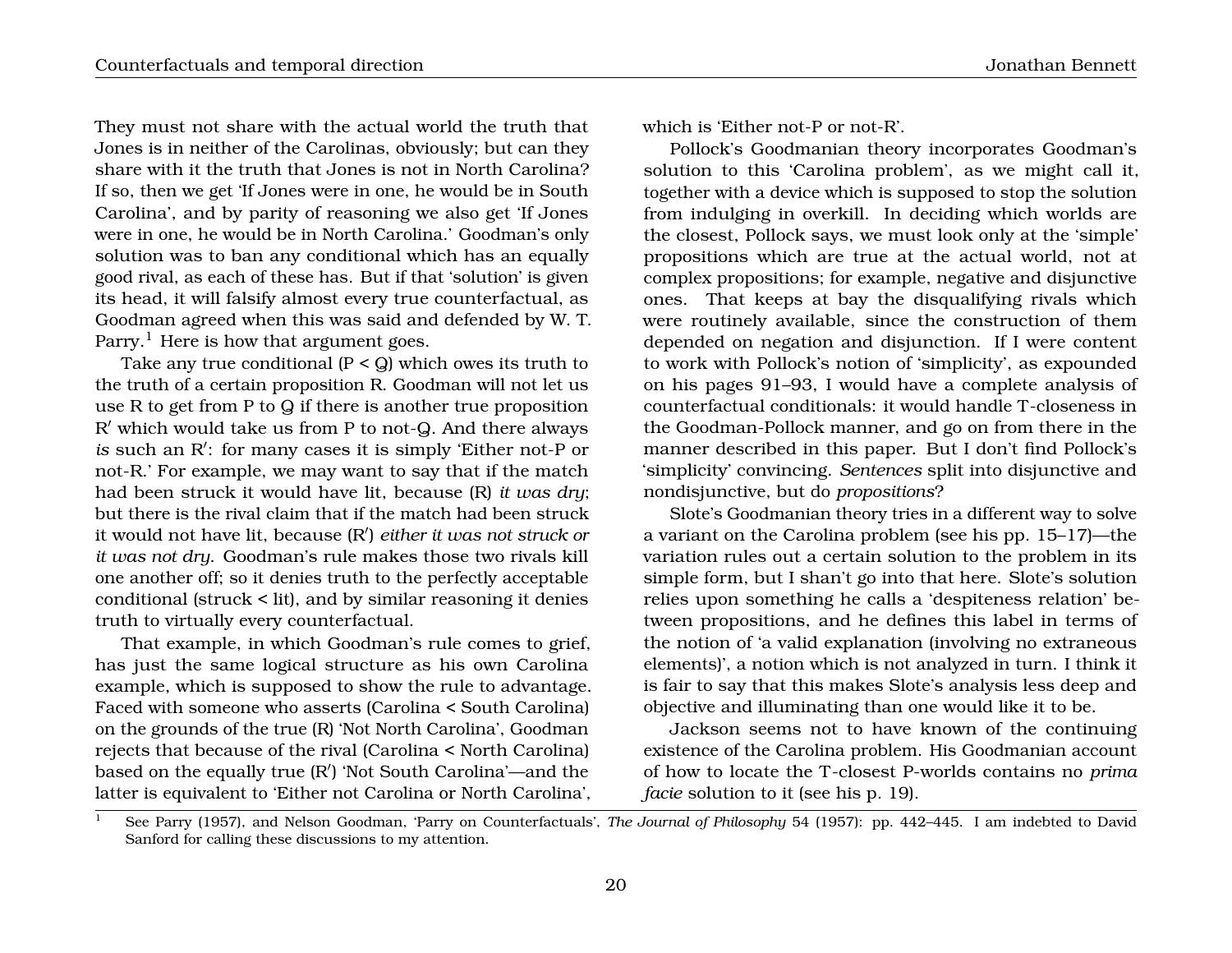On the other hand, a similarity-based theory can take the Carolina problem in its stride. If Jones is in neither of the Carolinas, and is not outlawed in one or devoted to one or the like, then worlds where he is in North Carolina are neither more nor less like the actual world than are ones where he is in South Carolina, and so neither unwanted conditional comes out as true: they do indeed kill one another off. But it is not in general the case that where P is false and R true, and it is reasonable to assume that at the T-closest P-world (P & R) is true, there will be an equally good case for supposing that the rival (P & (either not-P or not-R)) is true at those worlds; for it may be obvious that worlds where (P & R) is true are more like the actual world than ones where (P & (either not-P or not-R)) are true.

### **16. Similarity and worlds**

It would be good to have the Carolina problem solved—not merely so as to get a complete analysis but also so as to know where we stand with regard to the concept of a possible world. I shall explain.

Any viable theory of counterfactuals can be expressed in the language of 'possible worlds.' For example, the clause '. . . Q is derivable from P by means of causal laws. . . ' can be expressed in the form  $\ldots$  Q is true at every causally possible P-world. . . ', and similarly for other elements in Goodmanian theories.

So nothing hangs on the difference between analyses which *do* and ones which *don't* mention possible worlds. What is significant is the line between ones which *must* mention them and ones which *needn't*. Although Goodmanian theories can be expressed in that way, they need not be, for they can instead be expressed in the form

> (P < Q) is true  $\equiv$  Q is derivable from (P & R) for some true R such that  $\Phi(P, Q, R)$ .

where all the outstanding problems are packed into Φ. There is no pressure on us to re-express that in terms of worlds. Compare that with an analysis of the form

 $(P \le Q)$  is true  $\equiv Q$  is true at the P-worlds which are most Θ-similar to the actual world,

where the outstanding problems are packed into  $\Theta$ , and where the concept of similarity is being given a basic use, not merely brought in as supervenient on relations which are expressible in other ways. An adherent of such an analysis does need the concept of a possible world, for he rests basic weight on a similarity relation which needs worlds as relata. This fact, which was first pointed out by Jackson (pp. 18–19), is of great importance *if* it matters a lot to know whether counterfactuals can be analyzed without recourse to possible worlds. It certainly matters a bit: if worlds are needed, that explains why philosophers were defeated by counterfactuals in the middle years of the 20th century; to succeed they needed similarity, which required an ontology containing worlds, which did not re-enter philosophy until later.

But that is a merely historical point; and I don't know how much the question matters philosophically. Anyway, as far as this present paper goes, I am not committed either way. Since I prefer sharp edges and real understanding to smooth surfaces and mere truth, I would of course prefer to dispense with similarity, thus joining company with Goodman, Chisholm, Jackson, Pollock, Slote, and others. But we cannot always have as much understanding as we would like: what I would prefer may prove to be impossible, in which case we must explain T-closeness through similarity, in the manner of Lewis, Stalnaker (apparently), Davis, Bigelow, and others. That has no effect on my arguments in this paper. Whatever the truth about T-closeness turns out to be, I contend for a symmetrical, unified theory in which counterfactuals may run freely in either temporal direction,